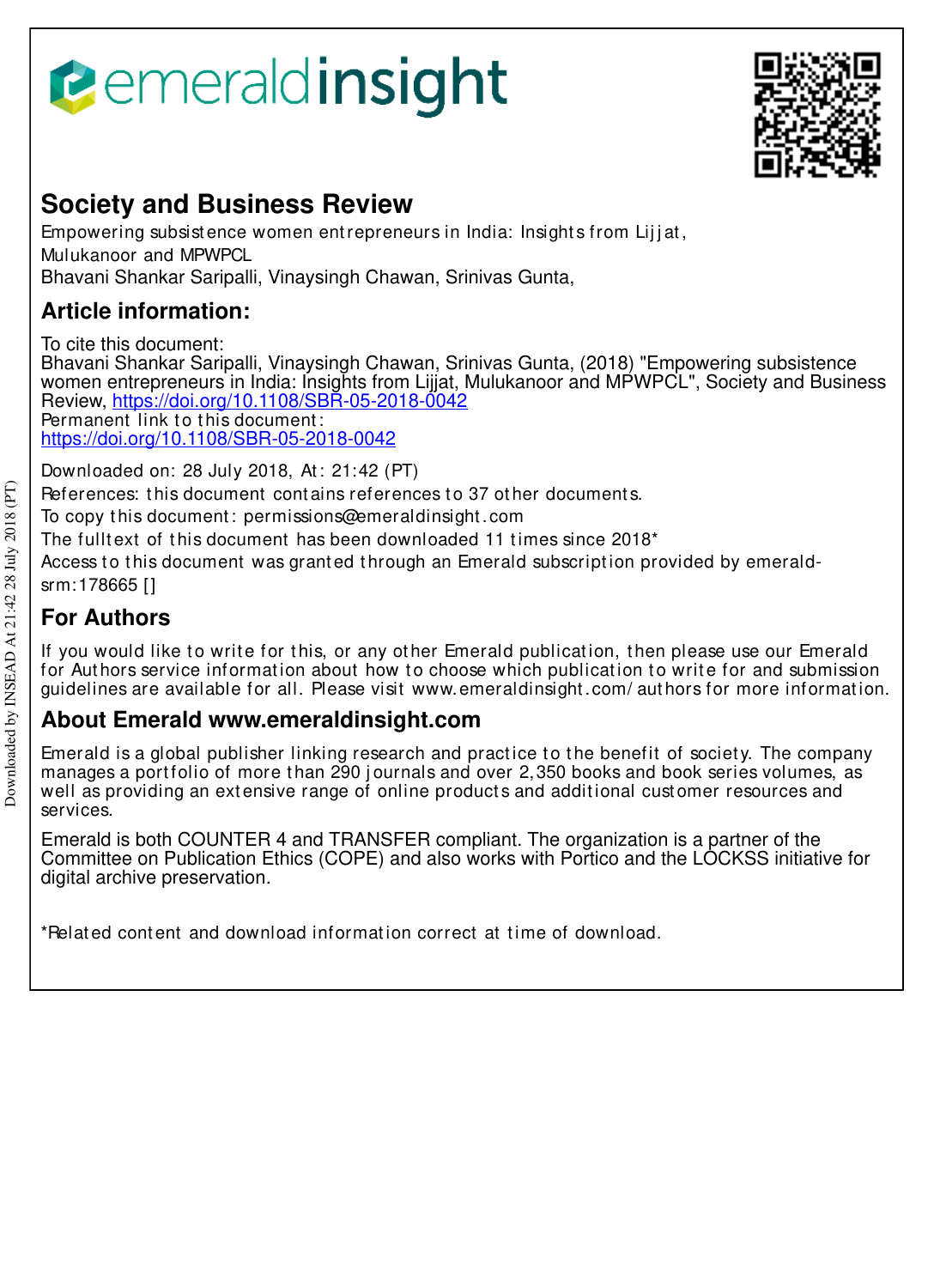## Empowering subsistence women entrepreneurs in India

## Insights from Lijjat, Mulukanoor and MPWPCL

Bhavani Shankar Saripalli

*Department of Marketing, Indian Institute of Management Indore, Indore, India*

Vinaysingh Chawan

*Department of OM & QT, Indian Institute of Management Indore, Indore, India, and*

Srinivas Gunta

*Department of Strategic Management, Indian Institute of Management Indore, Indore, India*

#### Abstract

Purpose – Empowerment of women by social enterprises in emerging economies has received attention from researchers. This paper aims to study three social enterprises in India that aim to empower subsistence women entrepreneurs.

**Design/methodology/approach** – A comparative case analysis of three social enterprises is done to develop understanding of systems and processes adopted by them. Sources such as published journal and news articles, case studies, success stories and official websites are used for data collection.

Findings – The study found that all three organisations strive to increase the asset base of members by organizing disempowered subsistence producers lacking market power; extending services throughout the value chain, i.e. from raw material supply to marketing of products; ploughing back regular incomes and bonuses through mechanisms acceptable to all members; and empowering subsistence producers to gain market power and ability to choose. The interventions give market exposure and voice to the concerns of women producers. These organisations successfully leverage the strength of their relations with civil society and markets in sustaining the business. Women empowerment was found to be achieved through regular income, collective voice, ability to take decisions and creation of social value.

Research limitations/implications - This paper does not take into consideration enterprises promoted by government.

**Practical implications** – A conceptual framework is suggested in this paper along with insights for organisations interested in collectivising subsistence women for empowering them.

**Originality/value** – The conceptual framework provided in this paper enriches the understanding of social enterprises working with the objective of women empowerment.

Keywords Business model, Social enterprise, Women entrepreneurship, Subsistence

Paper type Research paper

#### Introduction

Correcting the harm done by an unjust equilibrium is the motivating force for a social entrepreneur (Martin and Osberg, 2007). This is because economic development can be driven by entrepreneurship (Anokhin *et al.*, 2008, p. 117), as it acts as an engine of growth (Holcombe 1998, p. 60). Economic development can be possible with employment opportunities, promotion of innovation and welfare that can be enabled by

Society and Business Review © Emerald Publishing Limited 1746-5680 DOI 10.1108/SBR-05-2018-0042

Received 25 April 2018 Revised 26 April 2018 1 May 2018 Accepted 4 May 2018

Women

entrepreneurs in India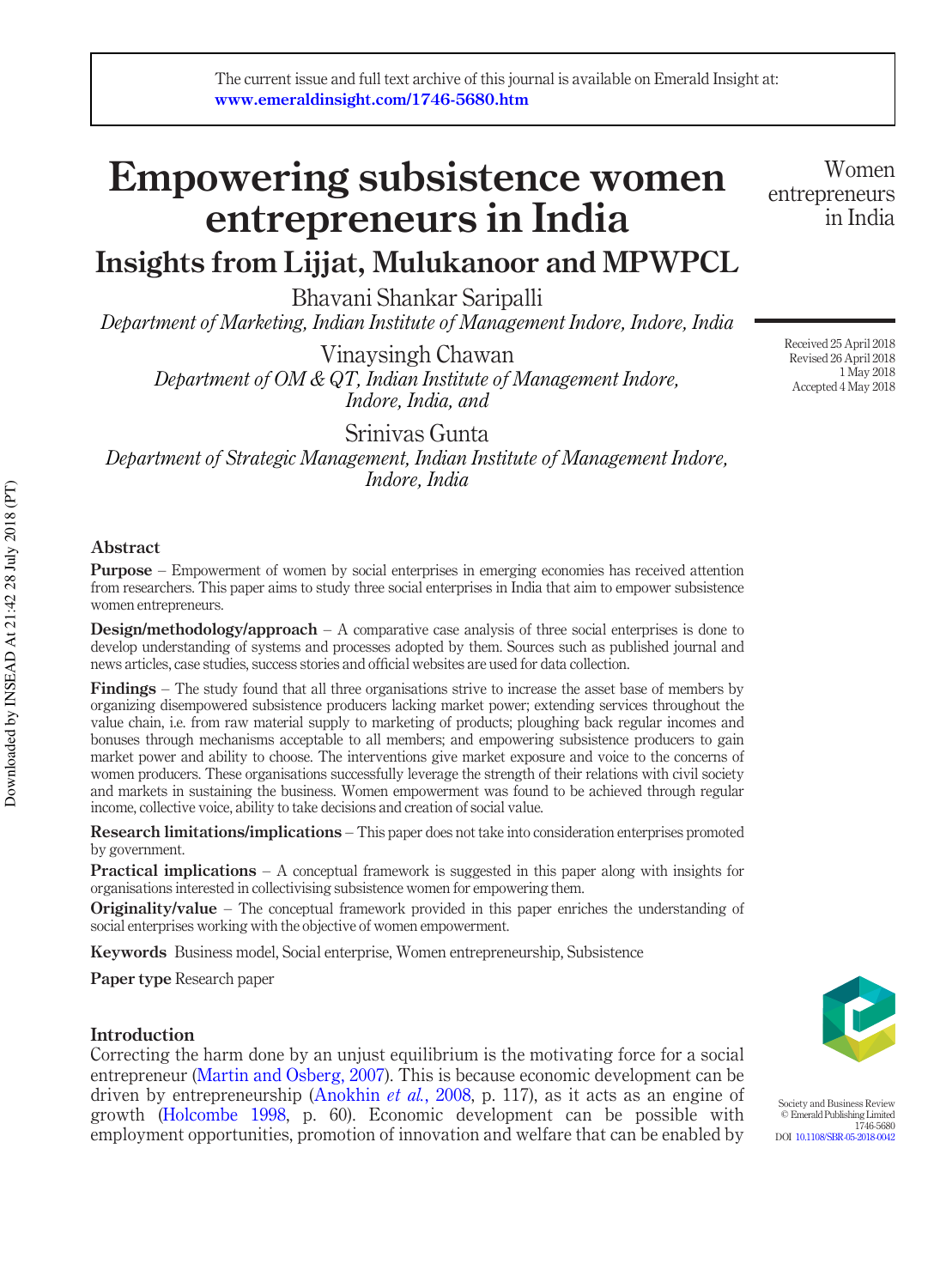entrepreneurship (Acs *et al.*, 2008, p. 219). A social entrepreneur works with the goal of developing sustainable advantages and solutions with empowerment as a building block (Santos, 2012).

Social entrepreneurship is an innovation process unfolding in various institutional contexts. With value creation at its base, social entrepreneurship can be a befitting approach to address modern society's problems (Santos, 2012). It can also be seen as a process promoting various combinations of resources and their innovative usage with the aim to pursue opportunities that catalyse social change (Mair and Marti, 2006, p. 37). It enables new model creation which is aimed at serving the unsatisfied basic human needs by existing economic or social institutions. Thus, social enterprises focus on improving systems and creating solutions with new approaches to problems that were left untouched by others. The objective of social enterprise is social value creation, which may result in economic value creation as well. This view is taken, as customers of social enterprises cannot pay for products and services in spite of their willingness to do so (Seelos and Mair, 2005).

Poverty in rural areas and urban slums of India presents continuous challenges to people interested in implementing development interventions. While struggling with poverty, many poor people from rural or urban context take up menial entrepreneurial activities that come under the informal economy (Viswanathan *et al.*, 2014). Women who constitute a significant half of this population continue to face the social prejudice in all these activities, and most importantly in production and market transactions. Because of this reason they get exploited more than the male members of their community and remain disempowered and poor. Social enterprises working for women empowerment strive to help these women to fight the exploitation, improve their returns from markets, increase their contribution to household and finally empower themselves. Studies have shown that subsistence entrepreneurs face challenges of a different order when compared to transformational entrepreneurs (Saripalli and Chawan, 2017). However, in the case of women subsistence entrepreneurs, the challenges would be of an even higher order as they lack voice both inside and outside their households.

Significant efforts are taken up by social enterprises in various parts of India to help women organise themselves under a viable business activity. To analyse the interventions of the three social enterprises working with women, we developed a conceptual framework drawn from the frameworks proposed by London *et al.* (2010) and Kabeer (1999). The paper first presents the possibilities of women empowerment through social enterprises sampled for the study. Data collected from the three organisations are presented next under organising for empowerment. Detailed analyses of the interventions of these organisations using the proposed conceptual framework follow in discussion section. Practical implications for social enterprises interested in working with women producers are discussed in next section followed by conclusion.

#### Literature review: empowering the oppressed

Empowerment is a process of change that refers to the ability to make choices. Choices can occur after understanding circumstances, accepting what is given, or individual's decision to conform. Whichever may be the reason, choice implies that alternatives are possible and individuals have the ability to choose otherwise. Most important precondition for empowerment or ability to choose is the fact that the individuals must be disempowered in the first place. Empowerment does not apply to those who have never been disempowered in their lives. Because of this complex nature of empowerment, it can be understood through three interrelated dimensions: resources/pre-conditions, agency/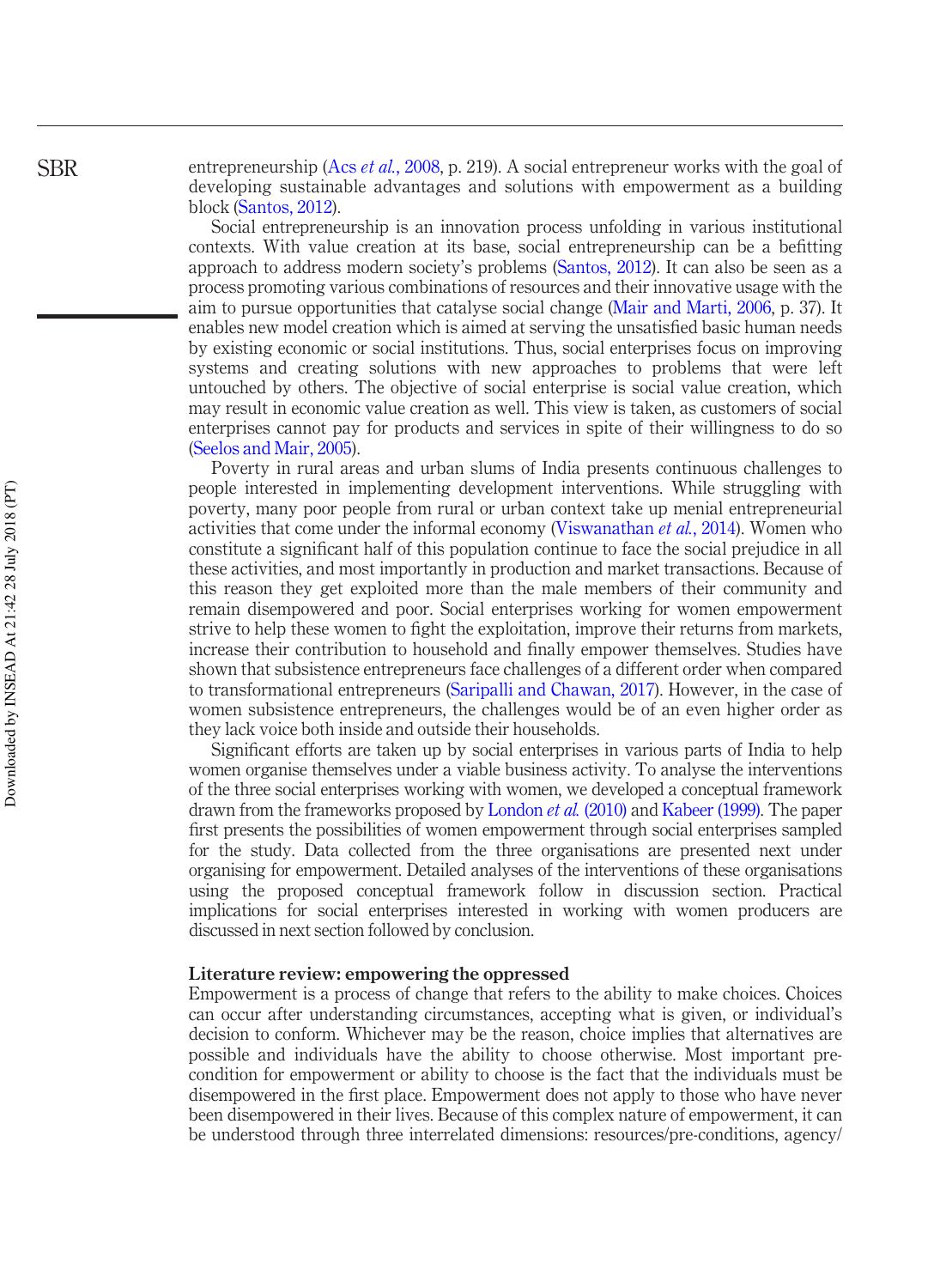processes and achievements/outcomes (Kabeer, 1999). Furthermore, women are constrained by the values, customs, beliefs and norms in their society which influence their ability to choose or their choice making process, or choices made (Kabeer, 2000). If a woman feels disempowered, she cannot be bestowed with empowerment by a third party, but she has to claim it for herself. The third party can only create conditions or ecosystems which will favour empowerment. Further, empowerment is not an absolute state one can arrive at but is relative to others and self with respect to a previous time. If an agency is focussing on women empowerment at a collective level, it has to understand the power relations between sexes in the context, how they are constructed and maintained (Mosedale, 2005).

Social enterprises that are operating with empowerment, not control and conceptualising business model with empowerment embedded in it (Mair and Schoen, 2007; Santos, 2009) are well placed to help women from oppressed communities.

Calás *et al.* (2009) indicate that rather than seeing social entrepreneurship as a driver of economic engine, it needs to be seen as an activity having the potential to create social impact and produce diverse outcomes that may or may not benefit women.

A business model should be able to address the production and transaction related constraints faced by the producers. This is because in any community the members face problem with either or both the constraints. Addressing these two constraints either one after the other or simultaneously depends on whether the communities were producing products demanded by markets or need to learn new skills to produce what is demanded by the market (London *et al.*, 2010). Because of their connectivity with grassroots and ability to understand and empathise with the individuals in oppressed communities, social enterprises are better placed to help them. The dimensions discussed here have enabled development of conceptual framework and analysis of efforts taken up by the three social enterprises working for the empowerment of subsistence women producers. They also helped in drawing implications for other social enterprises interested in working with oppressed communities.

#### Research context and methodology

Women entrepreneurs from subsistence context face a lot of oppression because of their gender, religion and caste. Connecting with markets and benefiting from them is a herculean task for these women. Because of this, they struggle in the informal economy and subsist with the meagre wages or revenues. To change this situation, they need support of an external agency which can help them in smoothening interactions with the market and earn regular income. Organisations working with women subsistence entrepreneurs have to first address the social prejudice before extending support for their economic activities. This necessitates well thought out systems and processes in the organisation as the aim is to improve the participation of women in market interactions. Sometimes, women in the subsistence context cannot accept freedom which is possible from beneficial market interactions. In this regard, a social enterprise needs to strive and first establish confidence among the women entrepreneurs, and then take them on the path of entrepreneurship.

Different social entrepreneurship models have been implemented in India with respect to women empowerment. Social enterprises are the institutions creating value in the society for those communities which have been neglected by both markets and governments (Santos, 2012). Our paper looks at three organisations working with the objective of women empowerment through business. The organisations chosen for the study differ in terms of: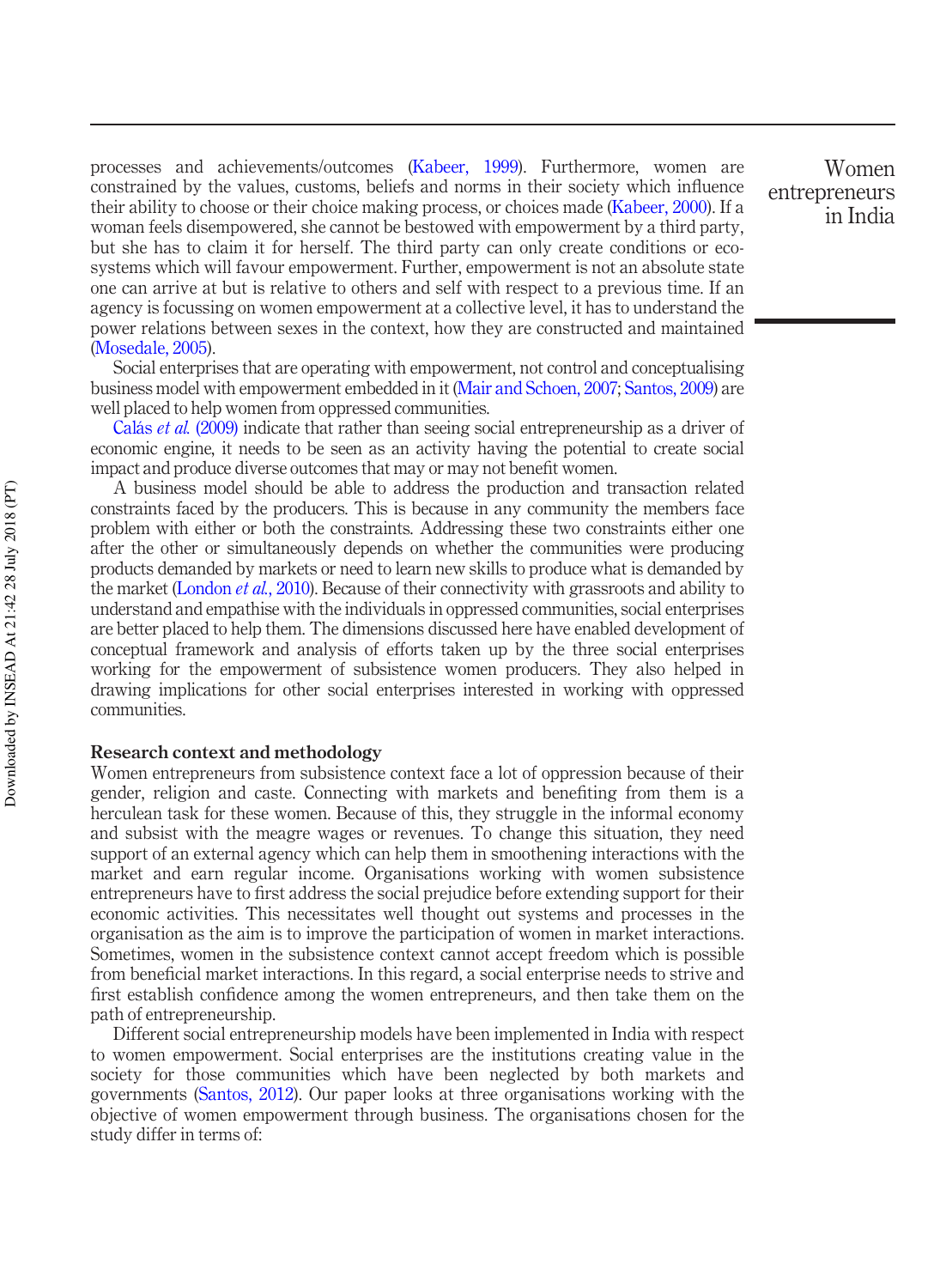### SBR

- geographic location, i.e. state in India;
- scope for scaling-up; and
- religion, caste and class of women.

This paper takes up a multiple case study design in which each organisation is considered as a unit of analysis. The view taken here is that conclusions gained from analysis of multiple cases is robust. Most importantly, with all the differences in these three organisations, it is possible to arrive at same conclusions improving the chances of generalisability of findings (Yin, 2003) and helping in reaching theoretical saturation.

#### Sample organisations

Three organisations working with women from subsistence context producing food products are chosen for the study. Typology of social enterprises provided by Dorado (2006) was used for selection. As per the typology, social enterprise can be:

- non-profit organisation venturing into a business;
- for-profit business with economic and social goals; and
- a cross-sector or hybrid venture.

Mulukanoor Women's Mutually Aided Milk Producers Cooperative Union Ltd (Mulukanoor) selected for the study falls in the first category and it produces milk and milk products. Shri Mahila Griha Udyog Lijjat Papad (Lijjat) falls in the second category and it produces snacks, spice mixes and detergents. Madhya Pradesh Women Poultry Producers Company Pvt. Ltd. (MPWPCL) producing chicken falls under third category where a non-profit organisation established a for-profit producer company for addressing social issues. Though women living in tribal and rural areas can earn their living from agriculture, their location in drought prone areas of the state hinders it. In case of women living in urban areas, skills and distance of workplace reduces their chances of wage employment. Because of this reason, all the three social enterprises either use the existing skills of women or impart them skills, using which, they can earn a living. Details of the organisations studied are given in Table I.

|                                                        | Parameter                                  | <b>MPWPCL</b>                                  | Lijjat                                                                                                     | Mulukanoor                              |
|--------------------------------------------------------|--------------------------------------------|------------------------------------------------|------------------------------------------------------------------------------------------------------------|-----------------------------------------|
|                                                        | State in India                             | Madhya Pradesh                                 | Maharashtra                                                                                                | Telangana                               |
|                                                        | Founding year                              | 2001                                           | 1959                                                                                                       | 2002                                    |
|                                                        | Region of work                             | Tribal                                         | Urban                                                                                                      | Rural                                   |
|                                                        | Core business                              | Poultry – Chicken                              | Food products and<br>Detergents                                                                            | Dairy – Milk                            |
|                                                        | Scope for members to<br>earn better living | $No$ – drought prone                           | $No$ – live in small spaces                                                                                | $No$ – drought prone                    |
|                                                        | Number of members                          | 4050                                           | 43,000                                                                                                     | 20,000                                  |
| Table I.<br>Social enterprises<br>and their social and | Organisation spread                        | 10 cooperatives                                | 81 branches and 27<br>division                                                                             | 127 village<br>cooperative<br>societies |
| economic<br>background                                 |                                            | www.mulukanoordairy.com/ (accessed 3 May 2017) | <b>Source:</b> Data compiled from websites of three organisations http://mpwpcl.org/, www.lijjat.com/, and |                                         |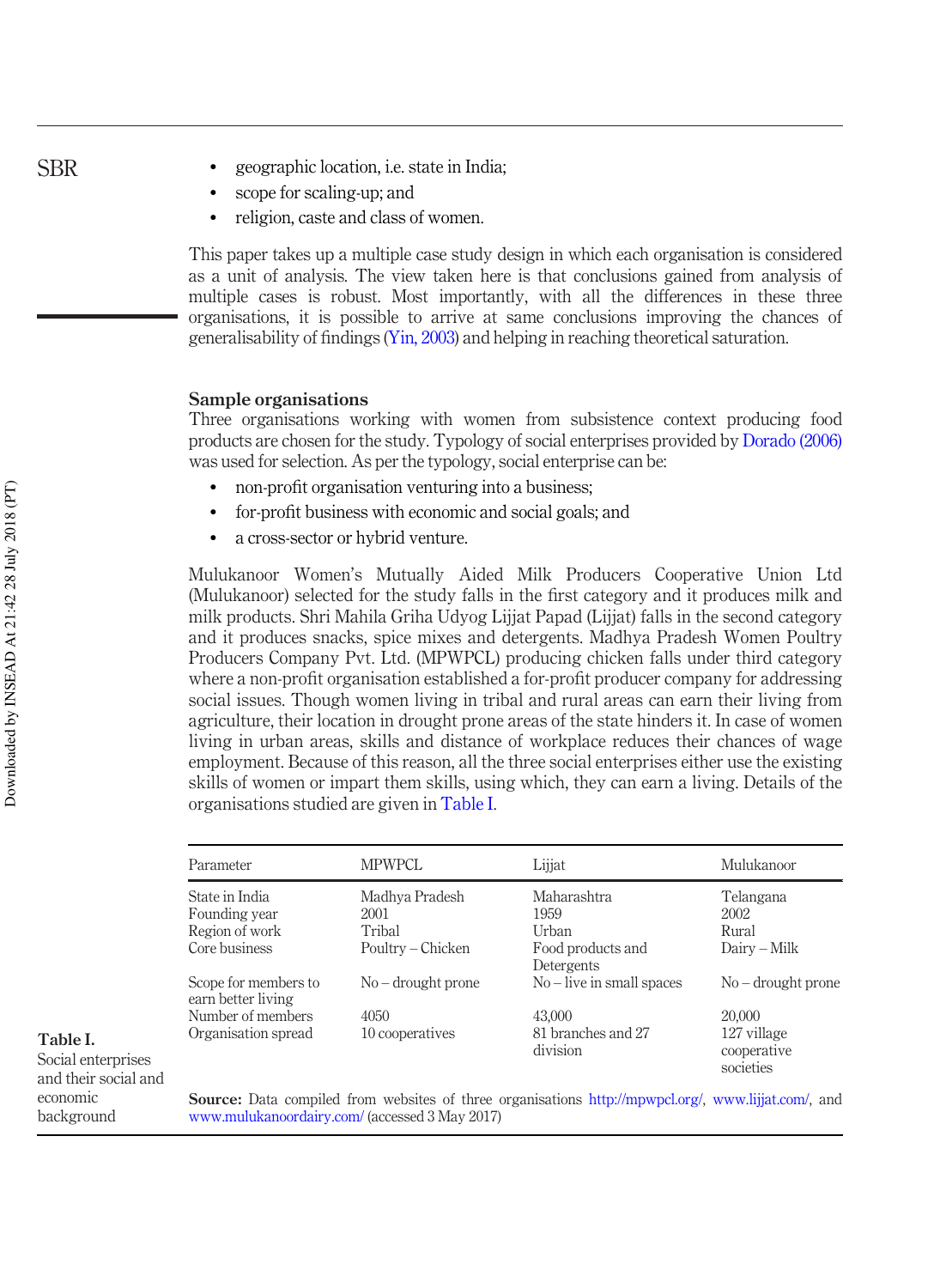#### Conceptual framework

Social enterprises have also emerged to take up ventures helping women from oppressed communities. These ventures focussed on creating market access for products from women producers, where terms of exchange were not favourable or/and bring visibility to their work where it remained invisible. To achieve these objectives, social enterprises identify skills needed to produce products or services demanded by the market and ascertain if such skills are existing with target women. The social enterprises then set out to train the women to become skilful producers. If concerned social enterprise does not have the wherewithal to train the women members it will take the help of collaborating or facilitating agencies, which develop abilities and skills of women producers who may possess them in a crude form or altogether develop a skill that is in demand. Further, social enterprises focus on the existing economic, social and human resources available with individuals in the community. These resources may be acquired by individuals through relationships in society such as family, community and markets. Owing to their poverty and disempowered status, people from the oppressed communities find it difficult to generate economic, social or human resources to work individually and benefit from market interactions. They need to pool their resources at the community level. Such pooling is possible with the support of a social enterprise:

- that takes interest in collectivising individuals;
- organises support from other agencies if needed; and
- takes necessary steps to ensure sustenance of intervention.

Once resources are in place, the venture can focus on removing the production (i.e. value creation) constraints and transaction (i.e. value capture) constraints faced by producers. Social enterprises may look at whether the households are already producing marketable goods or they need to be trained to produce goods or services valued by customers. In terms of production constraints, the social enterprises work on providing "accessibility, availability and quality" of production inputs, investment, working capital & insurance, technology, equipment, business knowledge and storage. This helps people to produce best quality products which are valued by the final customers. Further the transaction or value capture constraints are addressed with:

- continued market support during fluctuations and cyclicality of demand;
- ensuring transparency in transactions, protection and enforcement of rights; and
- accessibility, affordability and quality of market knowledge, infrastructure and transport (London *et al.*, 2010).

In case of communities that are producing products already marketed in non-local markets, the organisation can focus on removing the transaction related constraints. With this, the returns earned by individuals improve, motivating them to invest in production activities, thereby removing the production constraints. Once this cycle is set in motion with a social enterprise as a custodian, its achievements can be sustained in the long run. If the venture focusses on developing a product or service which is not produced earlier by the communities, then it has to first remove the production constraints by training the individuals, produce the product or service and market it. Once the production constraints and transaction constraints are removed, simultaneously the community will be comfortable in interacting with the markets with a product produced as per customers' requirements (London *et al.*, 2010).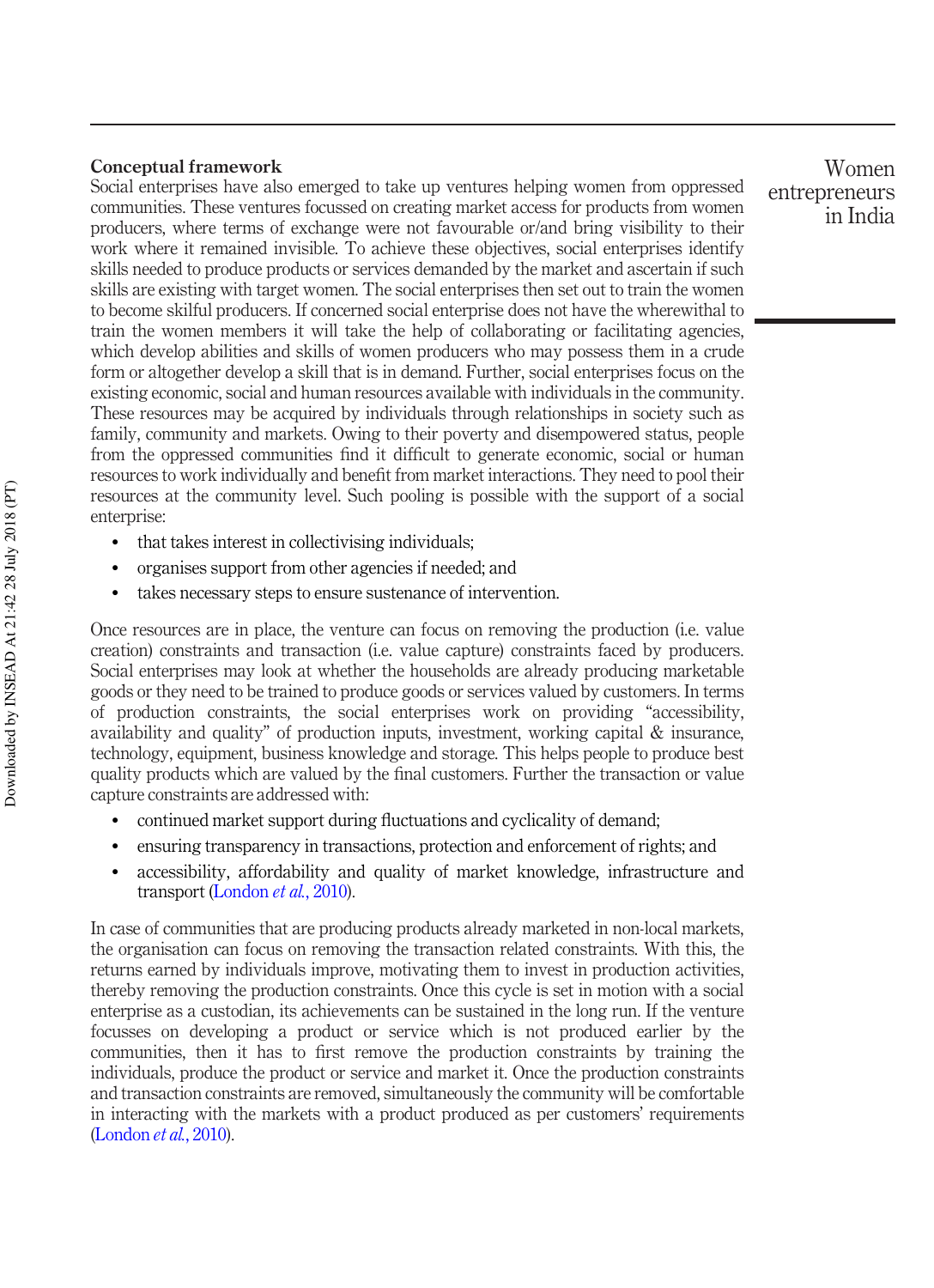These steps if implemented well instil confidence, improve ability to interact with customers and create steady income steam for producers. This will help them to come out of exploitative relationships in which they existed for so long. At least they can exercise the choice of using a self-help group or a bank for financial assistance, approach the customers directly to earn better returns, and interact with collaborating organisation to improve their production and marketing skills. This activity of giving confidence and regularity of income needs to be repeated year after year for the producer members. Then only they will remain out of exploitative relationships, come out of oppressed mindset and sustain their ability to choose, i.e. remain empowered. In absence of such sustained efforts over a long period, the producers may face the risk of falling back into the disempowered group losing confidence to interact with markets. Organising such producers again for market interactions may be a herculean task. Figure 1 depicts the empowerment process through social enterprise.

London *et al.* (2010) look into ways in which production and transaction constrained can be addressed to create and capture value by the subsistence producers. Kabeer (1999) looks into resources, agency and outcomes which are essential for women to interact with markets and learn to make choices on continuous basis. The proposed framework emphasises the role of value creation and capture in the empowerment process of women through involvement of a social enterprise. The proposed framework tries to integrate both London *et al.*'s (2010) and Kabeer's (1999) frameworks, as it is essential to visualise the role of agency in detail, i.e. the agency aggregating the resources, creating and capturing value, and finally leading its women members towards empowerment. We further categorise all the data collected into each of the value creation and value capture elements.

#### Organising for women empowerment

The social enterprises working for the empowerment of women need to focus on value creation and capture. The paper takes into consideration the components of the framework suggested by London *et al.* (2010) in terms of value creation done through accessibility, availability and quality of production inputs, investment, working capital and insurance and technology, equipment, business knowledge and storage. Further value capture constraints are addressed with:

- continued market support during fluctuations and cyclicality of demand;
- ensuring transparency in transactions, protection and enforcement of rights; and



**Source:** Conceptualised by authors using Kabeer (1999) and London *et al*. (2010)

SBR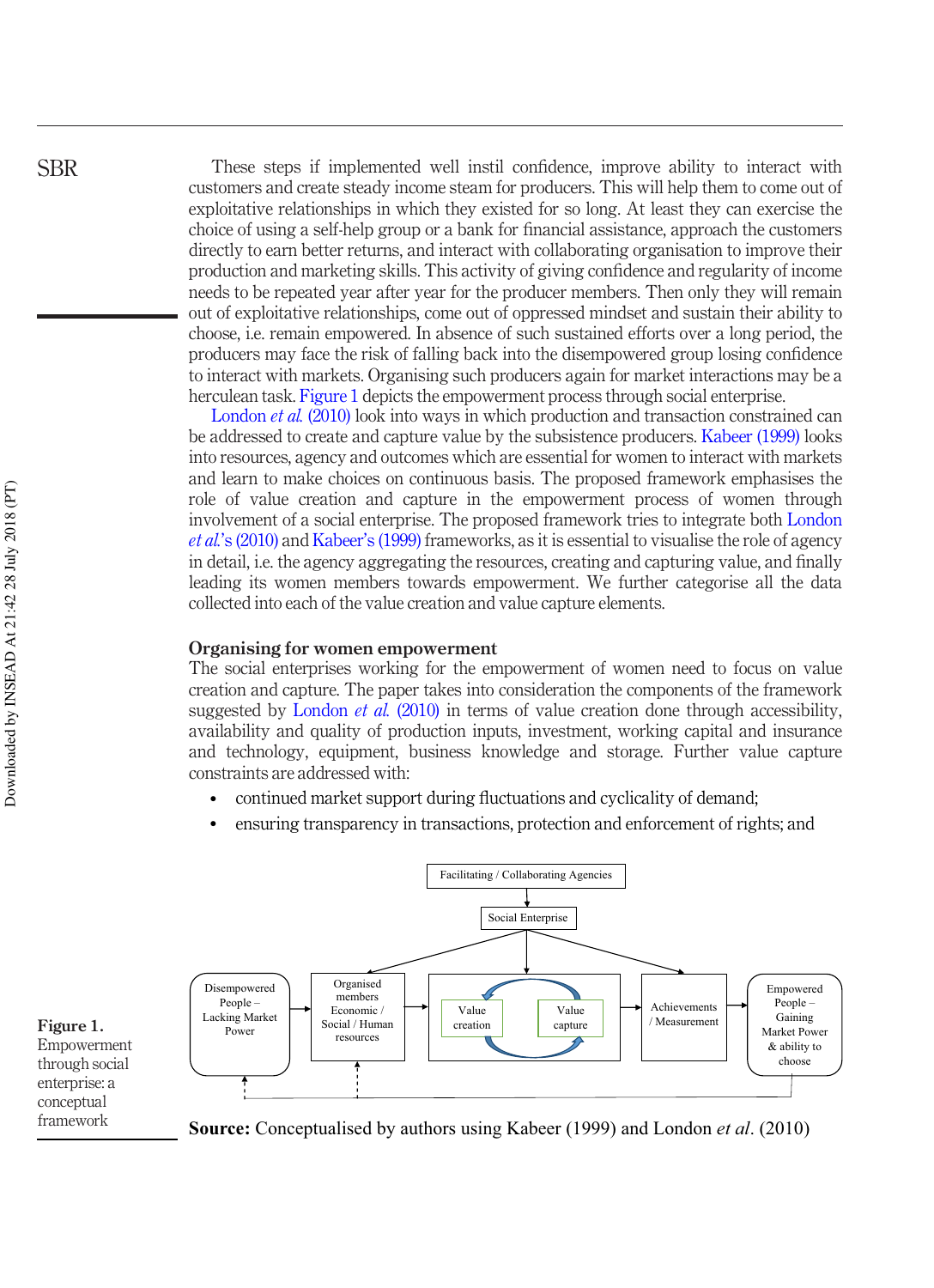accessibility, affordability and quality of market knowledge, infrastructure and transport.

A detailed description of the activities taken up by the three organisations in terms of value creation and capture are given in the Tables II to VII.

#### *Value creation*

*Production inputs.* Table II provides details of inputs supplied, services and training extended and alignment of skillset with business.

Product quality which is a concern in formal markets is addressed by ensuring input quality in the three organizations that we studied – standardisation is achieved through training routines as well as in input supply reducing the variability of the end product. Without standardisation efforts, it would have taken a long time to reach consensus on what the acceptable level of quality would be.

Another distinct manner in which these organizations add value is in terms of aligning skillset with business – admittedly, the limited skillset of the subsistence women entrepreneurs would imply that they would be confined to production and operation functions, at least initially; at a later date, however, some of these entrepreneurs learn other skills such as financial literacy and team building. This would not have been possible without these organizations in the mix.

*Financing needs (investment, working capital and insurance).* Table III presents data on meeting finance needs, sources of revenue and pricing method adopted.

While the financial needs may be met initially through grants, in keeping with their ethos and practice of social entrepreneurship, all the three organizations graduated to internal accruals.

Even as these practices suggest that the entrepreneurs have become operationally excellent, thanks to the three organizations, they find it difficult to enter the rarified realm of differentiation – this can be gleaned from the data on pricing, where we see that pricing is market determined; this is not completely surprising because none of these three organizations arguably have a good brand power despite having good quality.

*Technology, equipment, business knowledge and storage.* Table IV describes the dispersed production model adopted by the three organisations.

The ability to disperse the production on the part of the organizations is the most important facet of value creation. This is vital in the context of women subsistence entrepreneurs, as they lack voice both outside and inside their homes, at least initially; dispersed production enables the women to work from home, thus providing them the space required before integrating them into the formal economy. Another facet we observe here is that the technology is aimed at effectiveness, i.e. ensuring that the quality is good rather than on efficiency, i.e. focusing on a high quantity of production in per unit terms.

#### *Value capture*

*Continued market support.* Table V presents data on the products produced, their quality, leadership support, branding efforts, customer relations, employment and pricing support provided by the three organisations.

Even though we observe that the organizations were originally started and supported by male leaders, we also observe that the sustained leadership at a later date comes mostly from women. It can be argued that men were required to give the initial thrust, as most of the women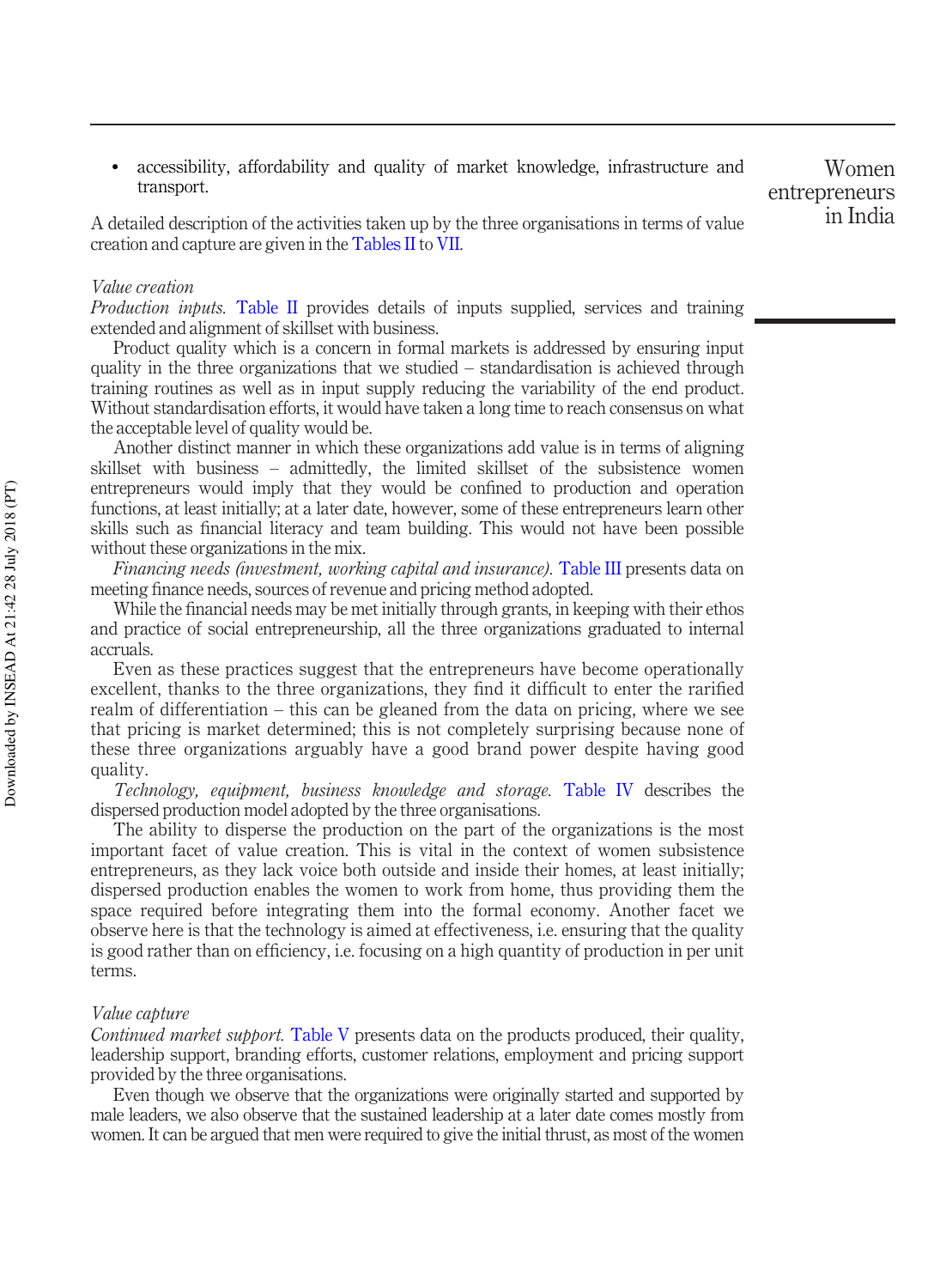| <b>SBR</b>                                        | Mulukanoor | Cattle feed is provided at nominal price and the money<br>is deducted from milk bills. Members are made aware<br>of best practices of using feed and fodder to improve<br>productivity (Mulukanoor Women's Cooperative<br>Dairy, 2017a) | and one helper was deployed in each village. Artificial<br>are also launched to provide veterinary, nutrition and<br>insemination services in 10 clusters. Member and the<br>Over 110 veterinary medical assistants were trained<br>insemination is provided. Livestock service centers<br>(Mulukanoor Women's Cooperative Dairy, 2017a)<br>animal are protected with insurance plans | Not Applicable                                                                                                                                              | Exposure visits for potential members were organised<br>suitable personnel for them and overall management<br>in various milk unions in south India. This helped<br>women to understand tasks in milk union, finding<br>of union (Sahavikasa, 2017a, 2017b) | Such behaviour from members enables Mulukanoor to<br>milk and sticking to best practices of milk production.<br>their existing skills are tapped to produce and market<br>This increases the regularity of members in pouring<br>about five percent compulsory development deposit<br>As rural women are exposed to animal husbandry,<br>from every member's milk bill (Myonlineca, 2015).<br>milk. To ensure their continuance in the business,<br>maintain regular supplies to market                                                                                                                                                                                            |
|---------------------------------------------------|------------|-----------------------------------------------------------------------------------------------------------------------------------------------------------------------------------------------------------------------------------------|---------------------------------------------------------------------------------------------------------------------------------------------------------------------------------------------------------------------------------------------------------------------------------------------------------------------------------------------------------------------------------------|-------------------------------------------------------------------------------------------------------------------------------------------------------------|-------------------------------------------------------------------------------------------------------------------------------------------------------------------------------------------------------------------------------------------------------------|------------------------------------------------------------------------------------------------------------------------------------------------------------------------------------------------------------------------------------------------------------------------------------------------------------------------------------------------------------------------------------------------------------------------------------------------------------------------------------------------------------------------------------------------------------------------------------------------------------------------------------------------------------------------------------|
|                                                   | Lijjat     | All inputs are supplied and women are trained to<br>perfection in maintaining product quality                                                                                                                                           | Not Applicable                                                                                                                                                                                                                                                                                                                                                                        | transport facility to reach workplace for those who<br>don't have space to work from home (Lijjat, 2017a)<br>Production begins at 4:30 a.m. and members get | Women who are trained in the process are inducted by<br>briefing them about the production standards                                                                                                                                                        | organisation turned them into advantage. All issues in<br>organisation, it is not just a place providing livelihood,<br>Lijjat women believe in each other's commitment and<br>benefit but also for the collective benefit (Myonlineca,<br>further trained to produce best quality papads. At<br>but it is a place of worship. The aim is to motivate<br>ability to fuel progress. Understanding the family,<br>setting. For all the members and employees of the<br>Women knowing papad making are inducted and<br>members to devote their efforts not for their own<br>the organisation are dealt as though in a family<br>time and social pressures faced by women the<br>2015) |
|                                                   | MPWPCI     | supported through banks and government<br>Day old chicks, feed, litter material and<br>members. Shed construction costs are<br>medicines are provided as inputs to<br>(Deka and Kumar, 2012)                                            | keeping. Mortality, weight, feed conversion<br>Production cards are given for good record<br>variables on profits is discussed at the end<br>among birds are recorded. Impact of these<br>Extended for health and growth of birds.<br>of production cycle (Deka and Kumar,<br>2012)                                                                                                   | Not Applicable                                                                                                                                              | and vaccine, management of chicks, major<br>diseases, water and litter, measurement of<br>Support is given on maintenance of shed<br>feed to be fed, medicines to be given and<br>preventive action, and record keeping<br>(Deka and Kumar, 2012)           | nurtured and are trained in best practices<br>Women's skills in rearing birds are<br>to ensure better productivity                                                                                                                                                                                                                                                                                                                                                                                                                                                                                                                                                                 |
| Table II.<br>Value creation:<br>production inputs | Parameter  | Input supply                                                                                                                                                                                                                            | Veterinary Services                                                                                                                                                                                                                                                                                                                                                                   | Transport Facility                                                                                                                                          | Training                                                                                                                                                                                                                                                    | Aligning skillset with<br>business                                                                                                                                                                                                                                                                                                                                                                                                                                                                                                                                                                                                                                                 |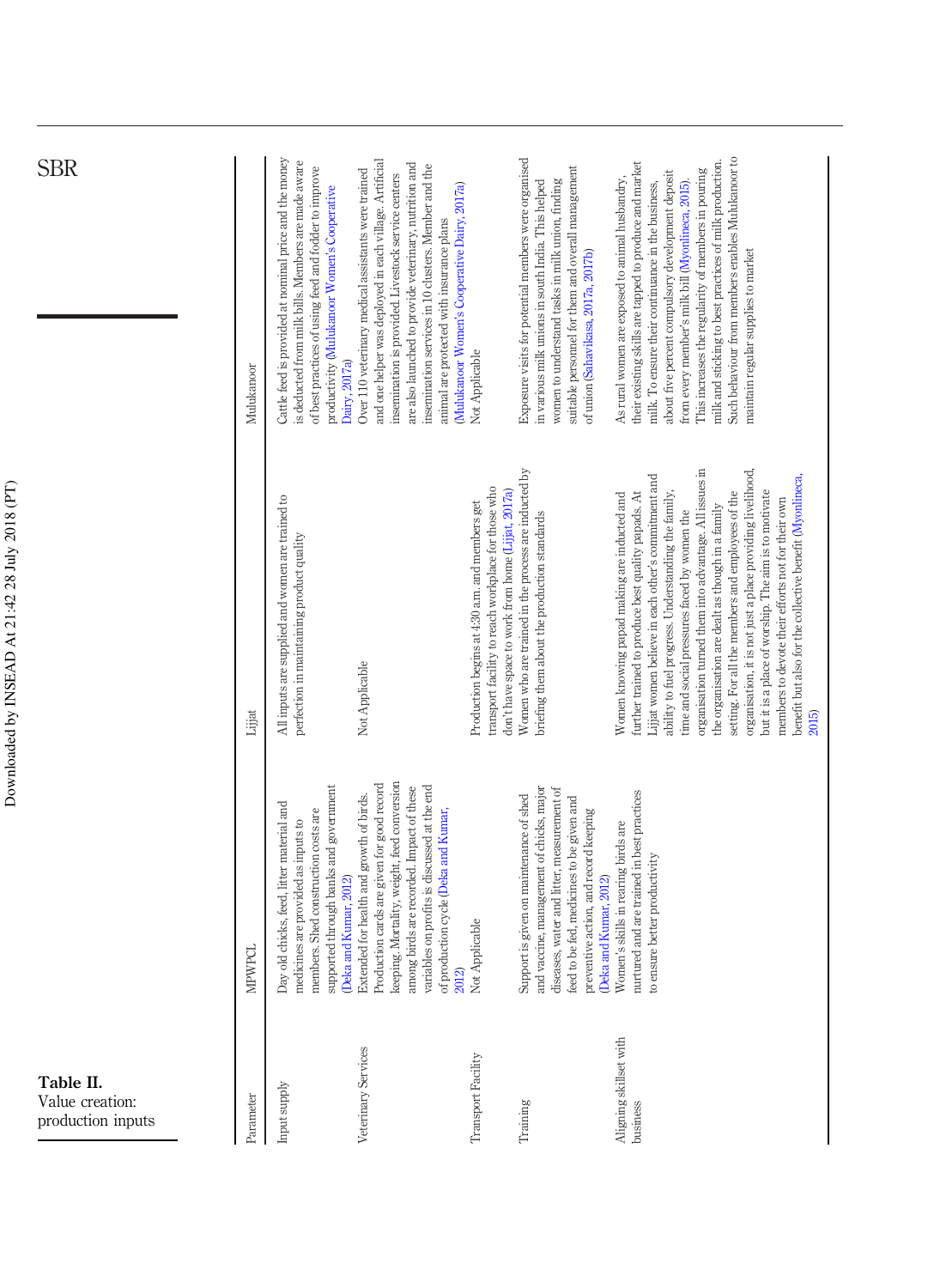| Parameter                     | <b>MPWPCL</b>                                                                                                                                                                                                                                                                                                                                                                                  | Lijjat                                                                                                                                                                                                                                                       | Mulukanoor                                                                                                                                                                                                                                                                                                                                                                                                                                                                                                                                                                                                                                                                                                                                                      | Women<br>entrepreneurs                             |
|-------------------------------|------------------------------------------------------------------------------------------------------------------------------------------------------------------------------------------------------------------------------------------------------------------------------------------------------------------------------------------------------------------------------------------------|--------------------------------------------------------------------------------------------------------------------------------------------------------------------------------------------------------------------------------------------------------------|-----------------------------------------------------------------------------------------------------------------------------------------------------------------------------------------------------------------------------------------------------------------------------------------------------------------------------------------------------------------------------------------------------------------------------------------------------------------------------------------------------------------------------------------------------------------------------------------------------------------------------------------------------------------------------------------------------------------------------------------------------------------|----------------------------------------------------|
| Meeting of<br>financing needs | MPWPCL received<br>government subsidy for<br>shed construction,<br>foundations such as<br>REBO, FORD and<br>Deewan extended soft<br>loans for capital costs, to<br>be paid back, PRADAN<br>extended support and<br>guidance on building<br>community, resource<br>persons, and training and<br>development, and MP's<br>DPIP gave seed money to<br>set up the MPWPCL<br>(Garg and Kumar, 2011) | Lijjat generates its<br>working capital through<br>internal accruals. It<br>imbibed values such as<br>business, family and<br>devotion. It sells products<br>of high quality. Never<br>accepts charity, donations<br>or grants from anyone<br>(Lijat, 2017b) | Mulukanoor dairy received<br>INR, 3.31 crores investment.<br>needed from Cooperative<br>Development Foundation<br>(CDF) as fixed deposits. The<br>agreement envisages<br>repayment of loan along with<br>interest over a period of ten<br>year from inception <i>i.e.</i> 2002.<br>However, leaders and<br>members decided to increase<br>their stakes in the union. With<br>this objective the addition sum<br>of INR, 1.85 crores which was<br>taken from CDF as call<br>deposits was repaid quickly.<br>Most importantly INR. 2.9<br>crores of the loan amount of<br>INR, 3.31 crores were repaid<br>by March 2006. Union also<br>took INR, 1.68 crores from 18<br>women's and 8 men's thrift<br>cooperatives and paid back<br>INR. 1.66 crores (Sahavikasa, | in India                                           |
| Pricing                       | Prices are fixed based on<br>prices prevailing in<br>Jabalpur market (Garg<br>and Kumar, 2011)                                                                                                                                                                                                                                                                                                 | Prices are same across<br>India. Cost plus margin<br>method is adopted for<br>pricing                                                                                                                                                                        | 2017a, 2017b)<br>Market determined prices or<br>follow other prominent milk<br>cooperatives like Amul                                                                                                                                                                                                                                                                                                                                                                                                                                                                                                                                                                                                                                                           | Table III.<br>Value creation:<br>financing needs   |
| Revenue sources               | Sale of birds                                                                                                                                                                                                                                                                                                                                                                                  | Sale of culinary products<br>and fast-moving<br>consumer goods                                                                                                                                                                                               | Sale of dairy products                                                                                                                                                                                                                                                                                                                                                                                                                                                                                                                                                                                                                                                                                                                                          | (investment, working)<br>Capital and<br>insurance) |

from the target segment lacked the voice and the skillset to start with. Continuing success and the resultant increase in confidence has led to more women getting into leadership positions in larger numbers. As the nature of the organizations involved was to facilitate entrepreneurship, they should ideally not be judged on their ability to generate direct employment. Yet, while these organizations helped in creation of self-employed entrepreneurs, they also helped create some employment, primarily at the coordinating levels and in supervisory roles.

*Governance.* Table VI provides the details of governance mechanisms established in the three organizations.

Organizations that have a social character need to invest in strong governance standards as trust reposed by women entrepreneurs in these organizations is the biggest asset they have. All the three organizations in our study have seemingly realized this as can be evidenced from the highly evolved and elaborate governance standards.

Beyond survival and subsistence, the primary challenges for women entrepreneurs are in the domains of scalability and sustainability. These can take root at a local level when the women entrepreneurs are provided a choice of entering into leadership roles even when they are under the protective shield of the larger organization. One key commonality across the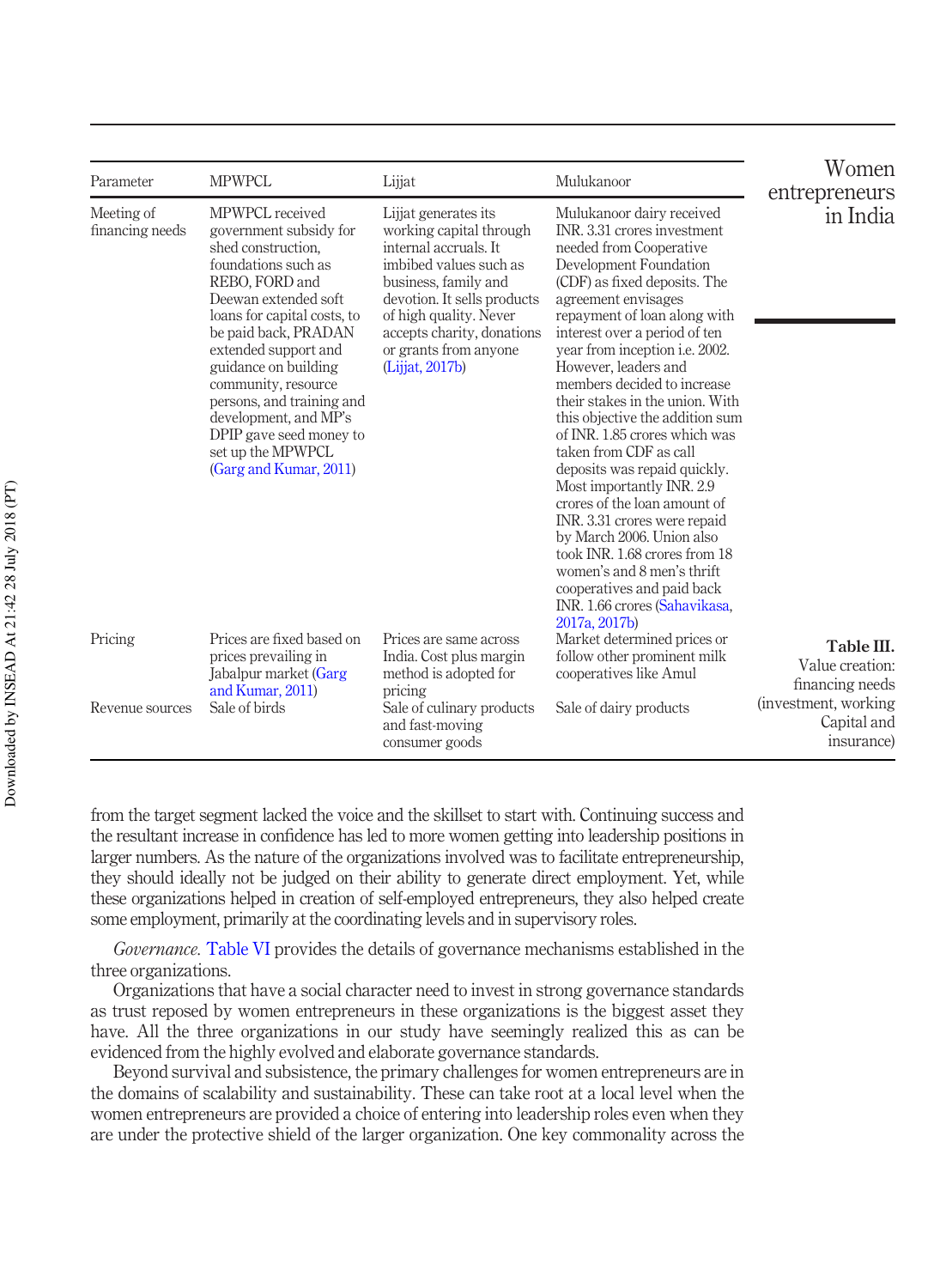| <b>SBR</b>                                                                                     |                         |                                                                                                                                                                                                                                                                                                                                                                                                                                                                                                                                                                                                                                                                                                                                                                                                                                                                                              |                                                                                                                                                                                                                                                                                                                                                                                                                                                                                                                   |                                                                                                                                                                                                                                                                     |
|------------------------------------------------------------------------------------------------|-------------------------|----------------------------------------------------------------------------------------------------------------------------------------------------------------------------------------------------------------------------------------------------------------------------------------------------------------------------------------------------------------------------------------------------------------------------------------------------------------------------------------------------------------------------------------------------------------------------------------------------------------------------------------------------------------------------------------------------------------------------------------------------------------------------------------------------------------------------------------------------------------------------------------------|-------------------------------------------------------------------------------------------------------------------------------------------------------------------------------------------------------------------------------------------------------------------------------------------------------------------------------------------------------------------------------------------------------------------------------------------------------------------------------------------------------------------|---------------------------------------------------------------------------------------------------------------------------------------------------------------------------------------------------------------------------------------------------------------------|
|                                                                                                | Parameter               | MPWPCL                                                                                                                                                                                                                                                                                                                                                                                                                                                                                                                                                                                                                                                                                                                                                                                                                                                                                       | Lijjat                                                                                                                                                                                                                                                                                                                                                                                                                                                                                                            | Mulukanoor                                                                                                                                                                                                                                                          |
| Table IV.<br>Value creation:<br>technology,<br>equipment, business<br>knowledge and<br>storage | Dispersed<br>production | It happens at the household<br>level i.e. 300 to 500 birds per<br>member in a village of one sq.<br>km. This reduces the disease<br>outbreak and its spread,<br>reducing the risk for the<br>poultry farmer. Commercial<br>farms rear 5000 to 10,000 birds<br>in 5500 to 11,000 sq. ft.,<br>increasing their risk (This<br>means that roughly only five<br>birds are reared in this<br>intervention vis-à-vis close to<br>50,000 birds in commercial<br>farms). Cooperative picks up<br>chickens of 35-40 days on a<br>designated date and supplies<br>to traders and retailers.<br>Supervisor passes on<br>information about readiness of<br>birds and problems if any<br>(Garg and Kumar, 2011).<br>Placement of chicks, calendar<br>for induction of birds.<br>matching demand with<br>production and placement of<br>birds in market is done by<br>cooperative (Deka and Kumar,<br>2012) | Dispersed production and<br>storage helps save lot of<br>time and costs. Raw<br>materials are purchased,<br>processed and distributed<br>from central office in<br>Mumbai to all centers.<br>Prices of the products<br>remain same across India.<br>Members can also work<br>from home which reduces<br>Lijjat's investment in<br>infrastructure.<br>Technology is<br>discouraged as it would<br>defeat the very purpose of<br>women coming together<br>to use their skill to create<br>wealth (Myonlineca, 2015) | Members dispersed in the<br>vicinity of 30KM radius<br>are encouraged to pour<br>milk. This helps reduce<br>milk collection costs.<br>Limited product line also<br>ensures that resources are<br>not dissipated<br>(Mulukanoor Women's<br>Cooperative Dairy, 2017b) |

organizations is that despite being highly evolved, the governance measures are also highly localized and decentralized, thus helping in a more participatory value capture mechanism.

*Market knowledge and infrastructure.* Table VII provides the efforts taken by the organisations in terms of standardisation and distribution network established to cater to the needs of consumers.

As market forces predominantly focus on the nature of the product rather than the nature of the source, all the three organizations focus on standardization as a way to meet market requirements. Unlike in the case of individual subsistence entrepreneurs, the presence of these organizations also helps in understanding systemic failures if any and redressing them on a war footing.

Even as the organizations help in value creation, it is important that they also help in value appropriation – if the middle men end up capturing most of the value, the purpose of organizing the women entrepreneurs is lost. We observe that these organizations try to reduce the bargaining power of the distributors either by reaching out to a larger set of distributors or by reducing the downside risk through upfront sales to the distributor. Admittedly, the second strategy is feasible only in the case of a well-established organization with a good brand equity – hence, we observe this more in the case of Lijjat rather than the other cases.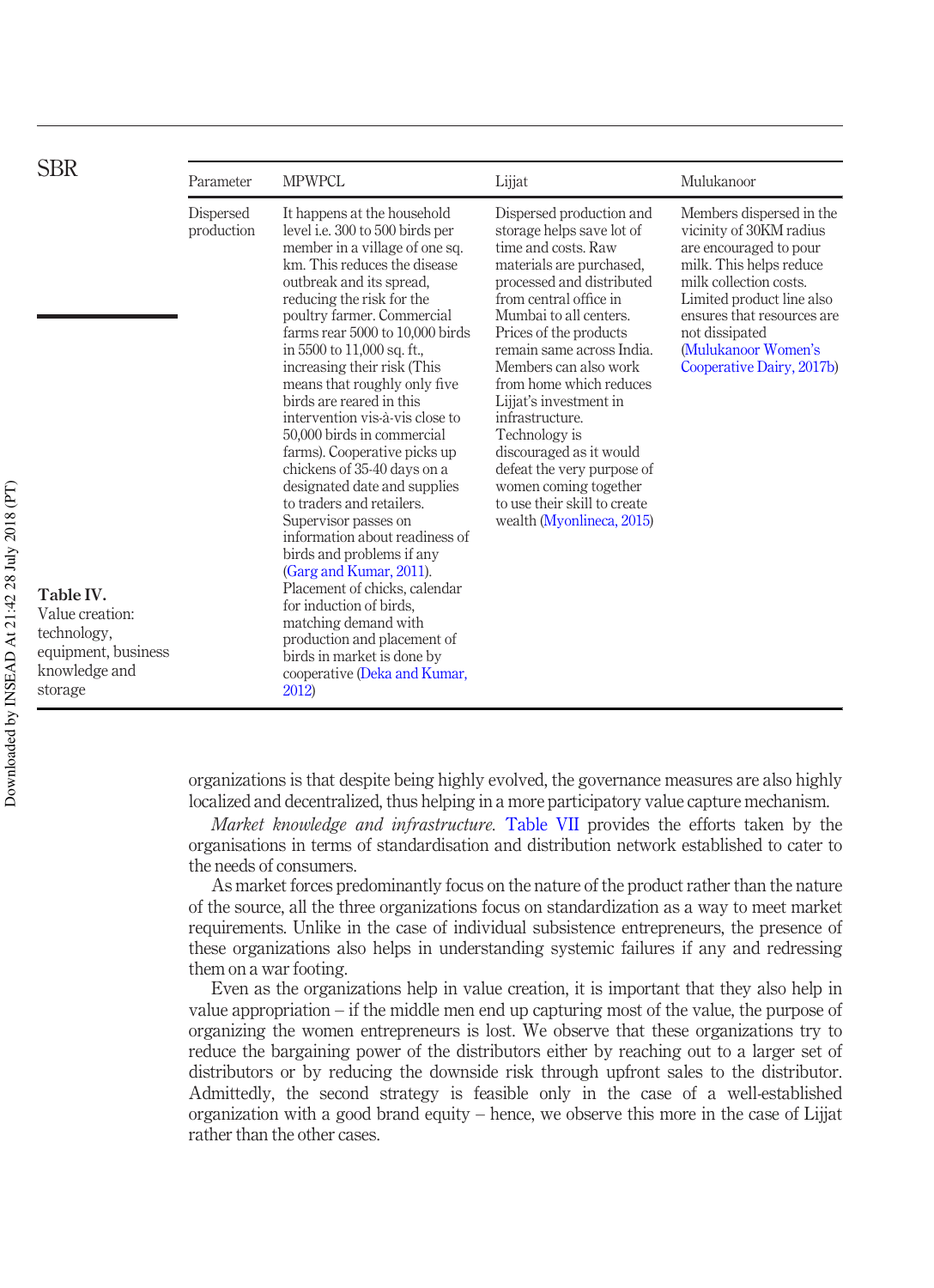| ۱              |
|----------------|
| I              |
| ŝ              |
|                |
|                |
|                |
| <br> <br> <br> |
| ۱              |
|                |
|                |
|                |
|                |

| Parameter          | <b>MPWPCL</b>                                                                                                                                                                                                             | Lijjat                                                                                                                                                                                                                                                                                                                                                                                                                       | Mulukanoor                                                                                                                                                                                                                                                                                                                                                                                                                                                                                                                                  |
|--------------------|---------------------------------------------------------------------------------------------------------------------------------------------------------------------------------------------------------------------------|------------------------------------------------------------------------------------------------------------------------------------------------------------------------------------------------------------------------------------------------------------------------------------------------------------------------------------------------------------------------------------------------------------------------------|---------------------------------------------------------------------------------------------------------------------------------------------------------------------------------------------------------------------------------------------------------------------------------------------------------------------------------------------------------------------------------------------------------------------------------------------------------------------------------------------------------------------------------------------|
| Products           | Chicken                                                                                                                                                                                                                   | detergent powder, detergent cake and liquid<br>Papad, Appalam, Atta, Masalas, Chapati,                                                                                                                                                                                                                                                                                                                                       | Milk, curd and value-added products                                                                                                                                                                                                                                                                                                                                                                                                                                                                                                         |
| Product<br>quality | I shed with limited birds demands low<br>limited resources get exposed to low levels<br>of pollution. Lesser pathogenic load in a<br>Chickens raised in a small setting with<br>usage of chemicals for treatment<br>small | concerned member. Everyday papads from<br>selling proposition of Lijjat. About 800gms<br>all centers come to main branch for testing.<br>for loss of moisture. If these criteria are not<br>provided to the member, this is to account<br>If there is deviation in quality of any lot<br>adhered to then payment is cut for the<br>of papad has to come from 1kg dough<br>Consistent good quality is the unique<br>detergent | (Mulukanoor Women's Cooperative Dairy,<br>milk processing capacity is 750,000 litres<br>certification. It started off with 67 village<br>(Sahavikasa, 2017a, 2017b). The plant's<br>level cooperatives and reached to 110<br>Members understood quality testing<br>process of milk used for payments<br>per day. It received ISO 9001-2008<br>2017c)                                                                                                                                                                                        |
| Leadership         | PRADAN a prominent non-government<br>organisation (NGO) was behind this<br>initiative                                                                                                                                     | then it is destroyed completely (Myonlineca,<br>From a humble beginning of seven women<br>43,000 women members currently. It's the<br>Mr Purshottam Damodar Dattani and Mr<br>Chhaganbapa mentored the organisation.<br>members the organisation has grown to<br>perseverance of the seven women which<br>made the organisation what it is today<br>(Lijjat, 2017c)<br>2015)                                                 | service to members and clients is core. It led<br>farmers in their production, marketing and<br>Reddy continue to guide Mulukanoor dairy<br>Mulukanoor thrift society and Cooperative<br>Mulukanoor Women's Cooperative Dairy,<br>Promoting collective action and matchless<br>Vishwanath Reddy was the leader behind<br>bank. The organisations have supported<br>to increasing membership, repeat orders<br>and loyal clients (Mulukanoor Women's<br>finances. The ideals of Mr Vishwanath<br>Cooperative Dairy, 2017d). Mr A.K<br>2017e) |
|                    |                                                                                                                                                                                                                           |                                                                                                                                                                                                                                                                                                                                                                                                                              | (continued)                                                                                                                                                                                                                                                                                                                                                                                                                                                                                                                                 |
| $_{\rm co}$        |                                                                                                                                                                                                                           |                                                                                                                                                                                                                                                                                                                                                                                                                              | ent                                                                                                                                                                                                                                                                                                                                                                                                                                                                                                                                         |

Women entrepreneurs in India

Table V. Value capture: ontinued market support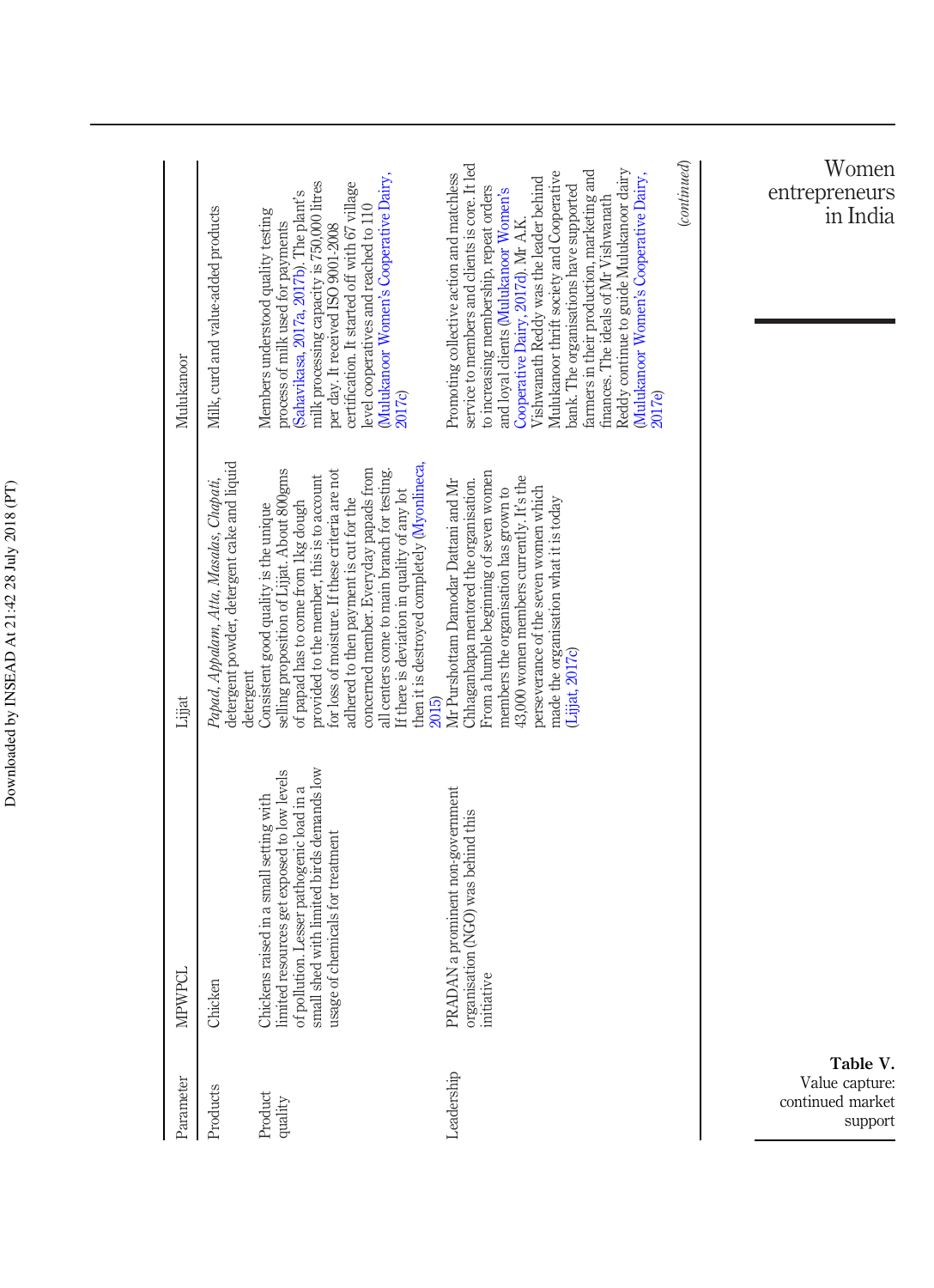| <b>SBR</b> | Mulukanoor | transactions they have with the cooperative.<br>helps build customer relations (Mulukanoor<br>Members receive surplus based on the total<br>keep good relations. Regular supply of milk<br>Regular payments help the cooperative<br>Women's Cooperative Dairy, 2017b)<br>Swakrushi is the brand established                       | Customers are assured to get best quality of<br>milk to all segments                                                    | Products are sold in the two districts only<br>from where the milk is procured, i.e.<br>Warangal and Karinmagar (Deccan<br>Chronicle 2015)                                                      | in reducing human resource costs compared<br>Locals received employment and it helped<br>to industry (Mulukanoor Women's<br>Cooperative Dairy, 2017b)          | On an average 300 litres of milk is collected<br>every village cooperative in a fortnight, i.e.<br>on an average INR. 25.4 is paid per litre to<br>Payment of about INR. 114,369 is done to<br>from each village cooperative in a day.<br>members (Mulukanoor Women's<br>Cooperative Dairy, 2017c)          |
|------------|------------|-----------------------------------------------------------------------------------------------------------------------------------------------------------------------------------------------------------------------------------------------------------------------------------------------------------------------------------|-------------------------------------------------------------------------------------------------------------------------|-------------------------------------------------------------------------------------------------------------------------------------------------------------------------------------------------|----------------------------------------------------------------------------------------------------------------------------------------------------------------|-------------------------------------------------------------------------------------------------------------------------------------------------------------------------------------------------------------------------------------------------------------------------------------------------------------|
|            | Lijjat     | But over a period of time relationships are<br>built as the brand stands for quality and a<br>With customers it is one-time transaction.<br>The products are known for their quality.<br>women with limited education and skills.<br>widely known for its role in empowering<br>Lijjat as a brand and an organisation is<br>cause | Retailers make the products available to<br>customers of all segments                                                   | Hong Kong, Japan, Middle East, Thailand,<br>Exports are made to Australia, Holland,<br>Singapore, United Kingdom and United<br>Products are sold in pan-India market.<br>States (Lijjat, 2017a) | Decent earning is provided. Member should<br>ingrain Lijjat's objective. Each branch is<br>manned by a Sanchalika who looks after<br>production (Lijat, 2017a) | distribution. Gold coins of 5gms or 10gms<br>Each branch maintains separate account<br>and its profit and loss is shared equally<br>committee decides the method of profit<br>are purchased based on profits. All<br>among its members. A 21-member<br>members get the same incentive<br>(Myonlineca, 2015) |
|            | MPWPCL     | sold. As chicken sells in limited geography.<br>MPWPCL, 2017). Relations are built with<br>Sukhtava brand name is given to poultry<br>customers. Commodity nature of chicken<br>Sukhtava brand through regular sale to<br>So the organisation needs to make more<br>efforts to become a reputed brand<br>can be a constraint      | traders. Traders purchase from cooperative.<br>Customers get chicken from retailers and<br>Multiple segments are served | districts which are located in the same<br>geographic region of the cooperative<br>Chicken is sold in Indore and Bhopal                                                                         | Local youth get supervisor jobs and jobs in<br>cooperative                                                                                                     | Birds are lifted from producers at pre-<br>determined price and date (Deka and<br>Kumar, 2012)                                                                                                                                                                                                              |
| Table V.   | Parameter  | <b>Brand</b>                                                                                                                                                                                                                                                                                                                      | Business to<br>Customer<br>Relations                                                                                    | Markets                                                                                                                                                                                         | Employment                                                                                                                                                     | support/<br>sharing<br>Profit<br>Price                                                                                                                                                                                                                                                                      |

Downloaded by INSEAD At 21:42 28 July 2018 (PT) Downloaded by INSEAD At 21:42 28 July 2018 (PT)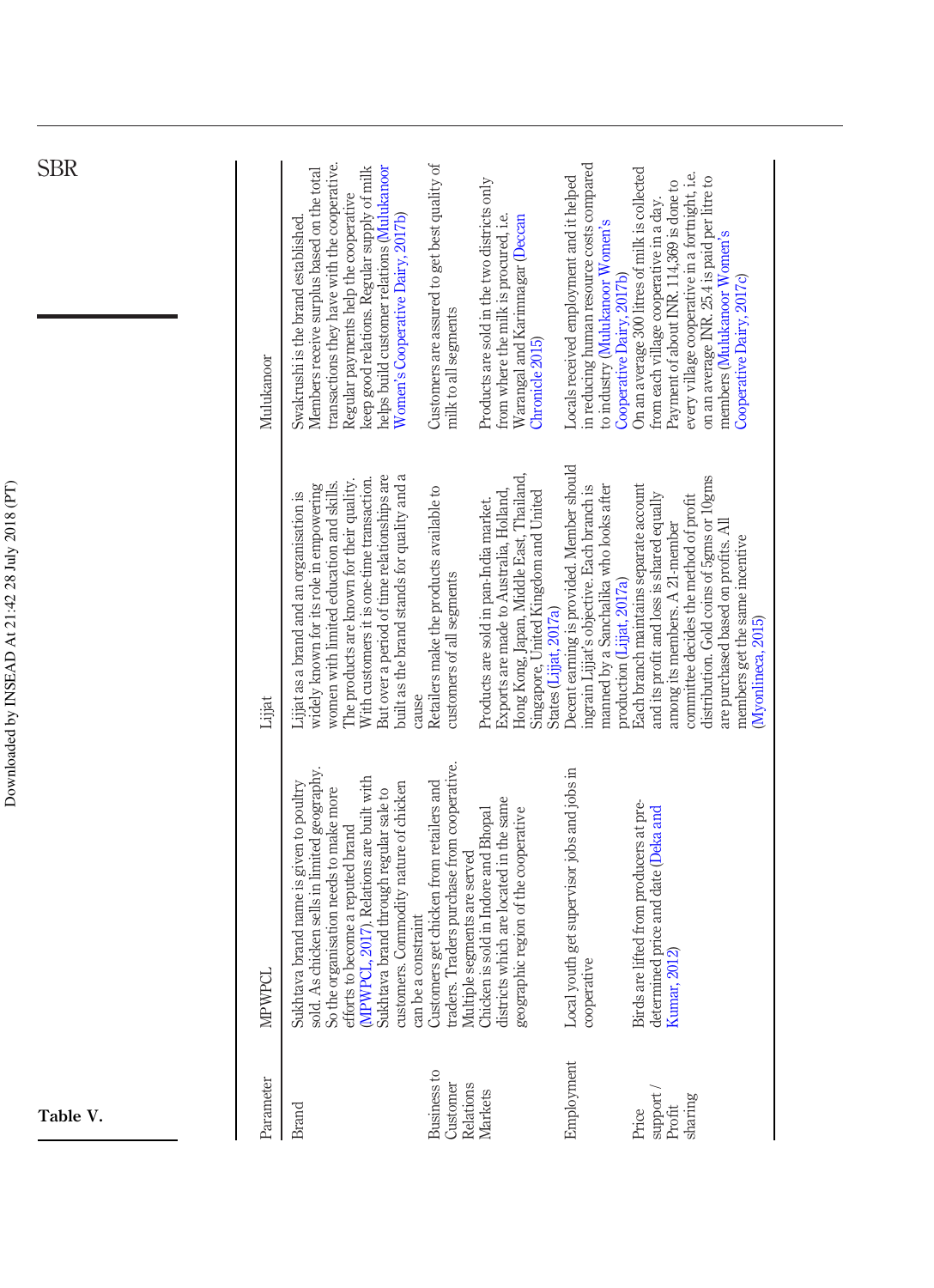| Parameter                                                                                                                                   | MPWPCL                                                                                                                                                                                                                                                                                                                                                                                                                                                                                                                                                                                                                                                                                                                                                                  | Lijjat                                                                                                                                                                                                                                                                                                                                                                                                                                                      | Mulukanoor                                                                                                                                                                                                                                                                                                                                                                                                                                                                                                                                |
|---------------------------------------------------------------------------------------------------------------------------------------------|-------------------------------------------------------------------------------------------------------------------------------------------------------------------------------------------------------------------------------------------------------------------------------------------------------------------------------------------------------------------------------------------------------------------------------------------------------------------------------------------------------------------------------------------------------------------------------------------------------------------------------------------------------------------------------------------------------------------------------------------------------------------------|-------------------------------------------------------------------------------------------------------------------------------------------------------------------------------------------------------------------------------------------------------------------------------------------------------------------------------------------------------------------------------------------------------------------------------------------------------------|-------------------------------------------------------------------------------------------------------------------------------------------------------------------------------------------------------------------------------------------------------------------------------------------------------------------------------------------------------------------------------------------------------------------------------------------------------------------------------------------------------------------------------------------|
| Addressing information<br>transactions, protection<br>and enforcement of<br>transparency in<br>rights through<br>asymmetries,<br>governance | practices to be followed. Quarterly meetings<br>are held to discuss pressing issues and BoD<br>production. CEO of each cooperative meets<br>board and chairman regularly to appraise<br>their group has a president functioning at<br>villages. Each cooperative has a CEO and<br>level, producer members and two experts<br>make up the BoD. A member of BoD gets<br>producer company levels. At cooperative<br>nominated from each village involved in<br>them about progress. Apart from taking<br>reality and educate members about best<br>member's farms to understand ground<br>the producer company level (Garg and<br>Governance works at cooperative and<br>decisions for collective, BoD also visit<br>take the decisions to their respective<br>Kumar, 2011 | decision-making activities. Though<br>cannot become members and those<br>have no voting rights (Myonlineca<br>All sister members are owners of<br>Lijjat and this is reflected in their<br>associated with the organisation<br>needed for all decisions as each<br>encouraged to take initiative or<br>Consensus among members is<br>member has veto power. Men<br>committee handles decision<br>making, each member is<br>decide for improvement.<br>2015) | employees handling milk collection<br>director is elected from each cluster<br>selected as a president of the union<br>seven to nine villages. One woman<br>Mulukanoor there is a board of 10<br>The milk union is divided into 12<br>Cooperative Dairy, 2017f). The<br>clusters, each cluster covering<br>pasic unit of a milk union is a<br>Among these directors one is<br>to form a 12-member board.<br>members and two full time<br>Cooperative Dairy, 2017g)<br>primary cooperative. In<br>Mulukanoor Women's<br>Mulukanoor Women's |
|                                                                                                                                             |                                                                                                                                                                                                                                                                                                                                                                                                                                                                                                                                                                                                                                                                                                                                                                         |                                                                                                                                                                                                                                                                                                                                                                                                                                                             |                                                                                                                                                                                                                                                                                                                                                                                                                                                                                                                                           |
| Tε<br>Value<br>gov                                                                                                                          |                                                                                                                                                                                                                                                                                                                                                                                                                                                                                                                                                                                                                                                                                                                                                                         |                                                                                                                                                                                                                                                                                                                                                                                                                                                             | W<br>entrepre<br>in                                                                                                                                                                                                                                                                                                                                                                                                                                                                                                                       |

Downloaded by INSEAD At 21:42 28 July 2018 (PT) Downloaded by INSEAD At 21:42 28 July 2018 (PT)

> able VI. capture: vernance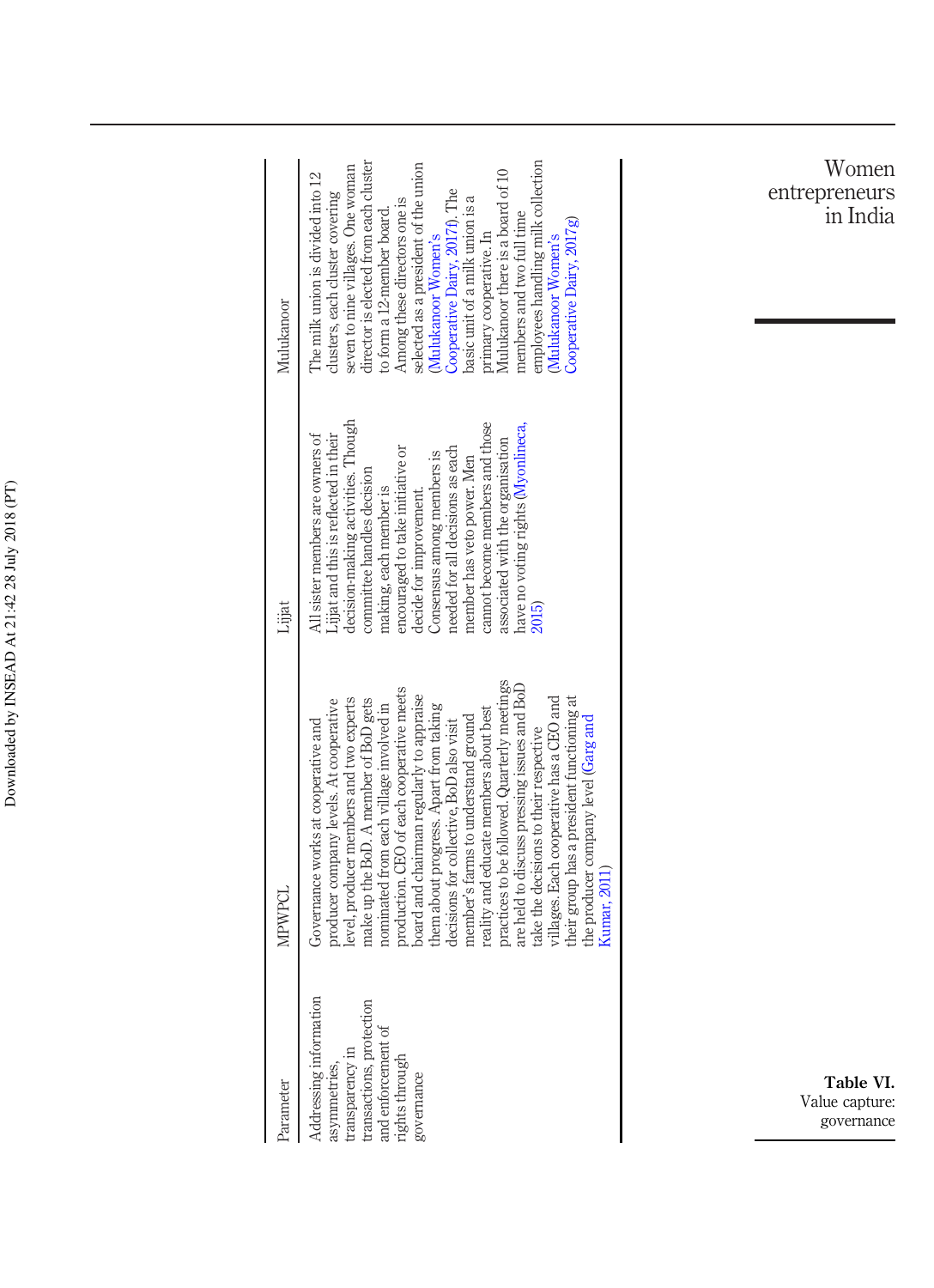|                                                                                                                        |                                                                                                                                                                                                                                                                                                                                                                                                                                                                                                                                                | <b>SBR</b>                                                               |
|------------------------------------------------------------------------------------------------------------------------|------------------------------------------------------------------------------------------------------------------------------------------------------------------------------------------------------------------------------------------------------------------------------------------------------------------------------------------------------------------------------------------------------------------------------------------------------------------------------------------------------------------------------------------------|--------------------------------------------------------------------------|
| MPWPCL                                                                                                                 | Lijjat                                                                                                                                                                                                                                                                                                                                                                                                                                                                                                                                         | Mulukanoor                                                               |
| Committee and village level workers<br>standards. Deviation is reported and<br>ensure members comply with<br>addressed | repeatedly to make perfect quality products.<br>Those unable to maintain quality are asked<br>to choose a different work. Lack of concern<br>for quality may cost the job (Myonlineca,<br>Every member is trained and reminded<br>2015)                                                                                                                                                                                                                                                                                                        | All products are<br>produced under<br>standards<br>necessary             |
| city and retail outlets are the channels<br>Local traders, warehouses in Bhopal<br>used (Deka and Kumar, 2012)         | through advertisement and are shortlisted if<br>Lijjat's job ends. Distributors are monitored<br>cash to purchase Lijjat products. A deposit<br>reach and quality issues faced by them are<br>discussed. Based on demand a new branch<br>For selected areas distributors are invited<br>regularly and in monthly meetings price,<br>distributor takes possession of products<br>marketing department. Distributors pay<br>of INR. 1.5 lakhs are collected. Once the<br>their godown facilities are approved by<br>is opened (Myonlineca, 2015) | Telangana state<br>two districts of<br>retail outlets in<br>Done through |

Downloaded by INSEAD At 21:42 28 July 2018 (PT)

Downloaded by INSEAD At 21:42 28 July 2018 (PT)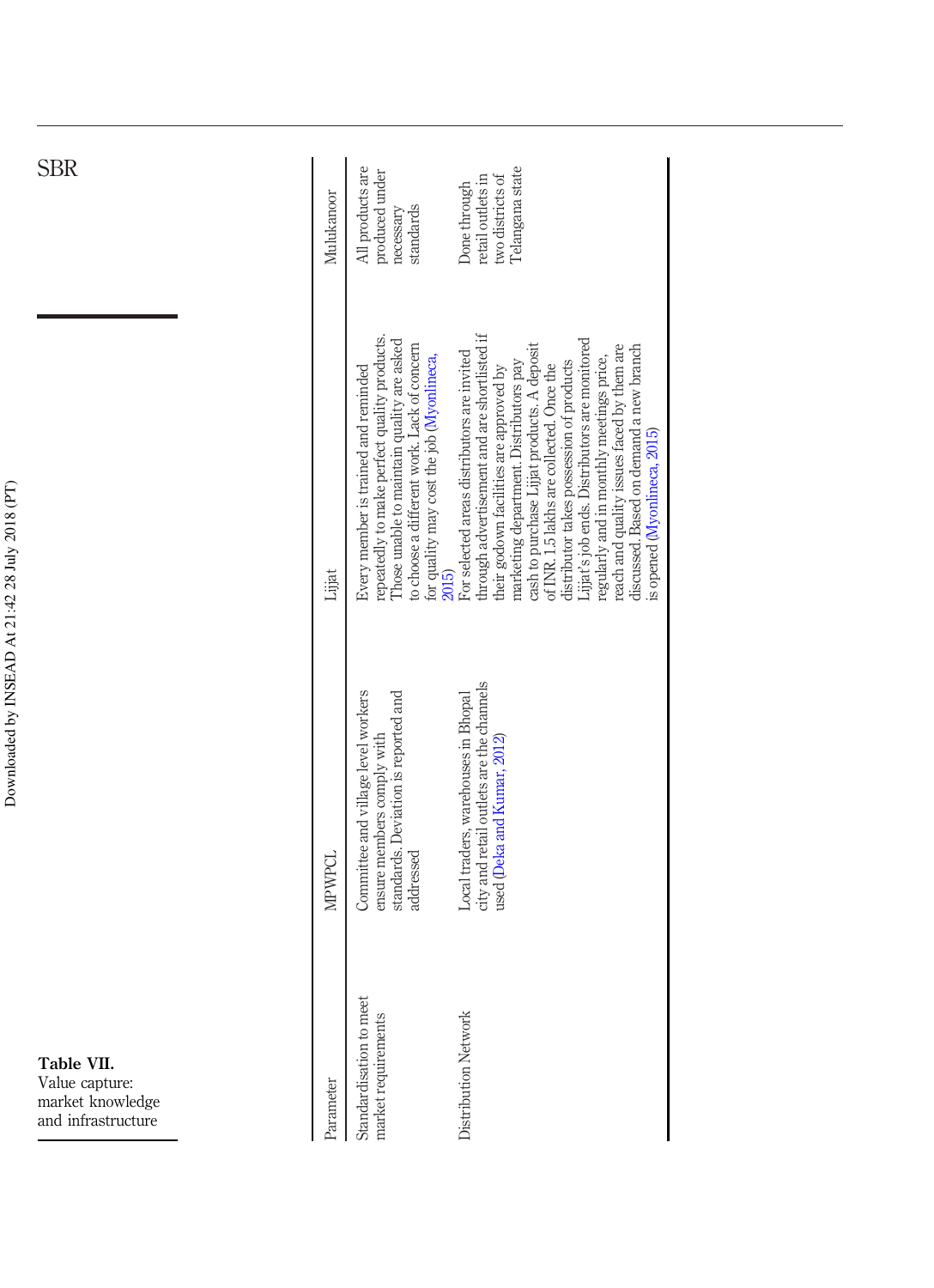#### **Discussion**

This section discusses the efforts taken by the three social enterprises to create assets and capabilities at individual and collective level. It then talks about:

efforts to create assets and capabilities at individual and collective level;

- components of business model established by three organisations; and
- development outcomes achieved.

The three business models create value for both producers and consumers. Quality and standardisation are adhered to for ensuring delivery of best products to consumers. This has led to establishment of strong brand relations between consumers and the enterprise. Distributors and retailers are engaged for delivering the products to consumers. For producers, Lijjat and Mulukanoor mobilised internal resources, whereas MPWPCL took bank and government support for capital investment. The objective is to provide self-employment to women living under harsh conditions. They are given sufficient training to ensure desired level of productivity and adherence to quality standards. All necessary inputs and services are provided for enhancement of production, which is monitored on periodic basis. Revenue generated from sale of products is distributed among members in the mechanism acceptable to all.

Value is created for customers across segments. Institutional sales (i.e. B2B) in Mulukanoor and MPWPCL have not taken off because of the requirement of large volumes per transaction. Whereas Lijjat has volumes to offer, but it needs skills to enter the B2B market. Resistance to deviate from existing business practices stops Lijjat's entry into B2B. However, long presence of Lijjat brand enables exports. Mulukanoor and MPWPCL serve only local markets, as their quantities get absorbed in few districts. All the three organisations survive on periodic cash transactions with their channel partners. They maintain long-term relations with channel partners and customers, which help in future sales. As the transactions focus on win-win for all stakeholders, their relations remain strong.

By adopting dispersed production systems, the three social enterprises have reduced production risk at collective and individual level. Individually, the woman takes responsibility for production based on her capability, time availability, ability to invest and other resources at her disposal. Production loss at individual level does not affect other households in this system. At the collective level, there is no loss of production because of any epidemic as cost conscious investments are made in production facilities. Each of the three organisations reinvested their earnings; however, MPWPCL took government and bank loan for its activities. All the three organisations are women dominant, supported by men who are only employees without decision making power. Women's control over resources improves their stakes and their confidence in determining the future course of action. Most importantly, allowing women members to work from home increases their participation in the venture.

MPWPCL supplies chicken which are healthy, well-bred and less exposed to chemicals. Lijjat supplies wide range of food items and spice mixes which are homemade and of consistent quality. Mulukanoor provides quality milk adhering to standards. These organisations do not seek charity from government, market or customers, but heavily rely on their products to increase their sales revenue. All three have established brand names of which Lijjat is widely known because of its long presence and wider reach. All three organisations are cost leaders, as they try to reduce costs in all activities. Each organisation has received consistent leadership support from individuals interested in empowering women. Further, Mulukanoor and MPWPCL have also received support from NGOs which were interested in promoting livelihoods.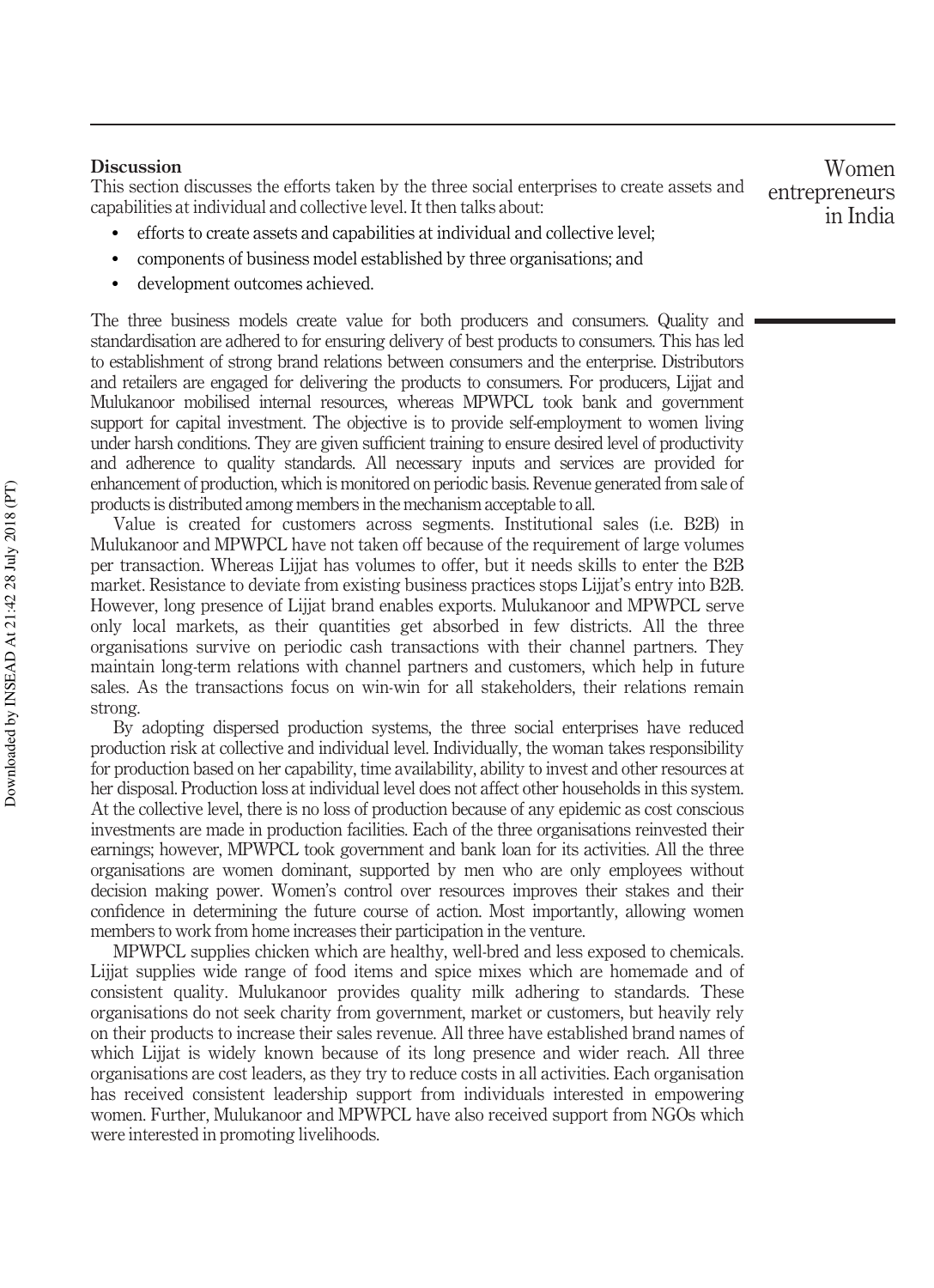The three organisations generate money from sale of products. Some savings from the earnings are reinvested either by individuals (MPWPCL) or institutions (Mulukanoor and Lijjat) for expanding the business. All the three organisations help in generating regular income at the member level. The quantum of money generated may differ from organisation to organisation and from member to member. Members have freedom to take up more responsibility to improve their incomes in all the three businesses. Mulukanoor may not grow very fast, as it requires members in a limited geography and needs to look out for competition either from unorganised milk vendors or branded milk. MPWPCL can continue to expand its operations as the government continues to support the initial investment, which is further enhanced with member's efforts. Lijjat is growing organically depending on the demand from a region and also interest among the women of a particular place to join Lijjat for self-employment.

#### *Value creation and capture at various levels*

*Individual level.* All three organisations identified assets and skills which can be easily acquired and utilised by women resulting in individual income generation. Rearing birds, taking care of dairy animals and making papads are the three skills which subsistence women are either familiar with or can easily acquire. Because of this, the three organisations focussed on poultry, papad making and dairy respectively. Members are provided with inputs, training, exposure visits and interactions with better performers, to ingrain the importance of productivity, quality and standardisation. Finally, they are provided with market support to sell the products. As the women interact with others from similar backgrounds, their ability to interact and learn improves. Such aggregation of women also educates them about the leadership role they can play in their own life, in the organisation and society. Mulukanoor, MPWPCL and Lijjat are working on all these parameters.

One of the ways to understand women empowerment is to hear the stories given by women themselves in their own perspective (Pollard, 2006).

*Mrs Kotte Laxmi of Mulukanoor*. Kotte Laxmi (KL), a woman from subsistence context with limited education joined cooperative movement in 1990. She started with a group of 247 members who save about INR 10 per month. Currently, the group comprises 730 members with KL as president. One of the challenges faced by KL was handling the certification of accounts by an auditor. The auditor refused certification of accounts citing an infinitesimal difference (i.e. INR 0.04) in accounts. KL checked the books of account and identified the mistake in bank's interest payment details. This matter was resolved with the bank and auditor's certification was obtained. This diligence earned her good reputation in the community. As women from thrift cooperative joined the dairy intervention of Mulukanoor, KL too became part of it. She gained qualities such as social etiquette, confidence to answer questions and moving in villages to get things done, from her association with thrift cooperative. KL was able to arrange funds for her children's education. She gets invited as a guest for flag hoisting in her village school and has established good rapport with government officials (Sahavikasa, 2017a, 2017b).

*Mrs Sukritbai Chautele of MPWPCL*: Deserted by her husband, Sukritbai (SB) lives with her parents and has a 12-year-old son. SB took up making and selling of bamboo baskets after returning to parents' home. The earnings from bamboo basket making were not enough to meet cash requirements of self and family. To improve her chances of income earning, in 2006 she joined common interest group initiated by PRADAN for the purpose of poultry intervention. She received training on maintaining chicken and further got financial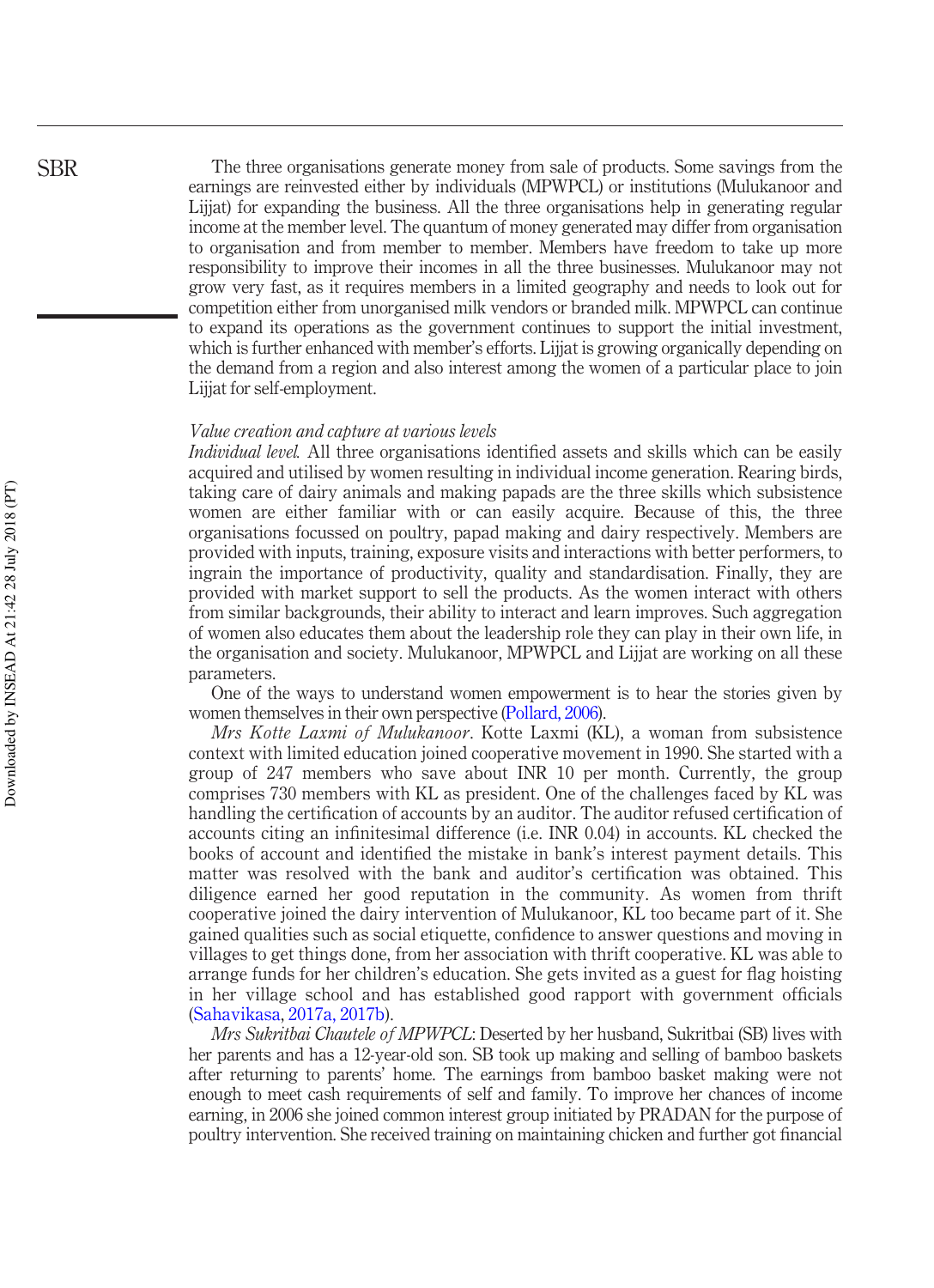assistance of INR 30,000 from MP state's district poverty initiatives programme (DPIP). She has become the board member of her cooperative. She personally checks the records of her producer company on the transactions before collecting the remuneration. She was also instrumental in bird rearers adhering to the ground rules. The rules are:

Women entrepreneurs in India

- One rearer is not allowed in others' poultry sheds.
- Dogs and cats are not allowed in sheds.
- Children are prohibited from entry for safety reasons.
- After working in shed, producers must use disinfectant to wash their feet and hands.

SB is able to make INR 2,000 to 2,200 a month. This regularity of income has changed the mindset of SB's husband who is willing to relocate himself to get back with his wife (Deka and Chautele, 2014).

*Collective level.* The three initiatives have collectivised women under a formal organisation. This gives an identity to the individual as well as collective as they are now seen as contributing members of the society. The organisation can also bring in unity among the members which helps them to stand together in times of need. The three organisations are able to provide regular incomes to the members with their interventions. This results in a member's ability to contribute more to the family income, thereby increasing her stakes in decision making. Collective member contributions in the organisation provides them with a voice to represent their issues and problems within the organisation or outside of it. Such representation builds confidence of subsistence women who are interacting with markets through a formal mechanism.

All three organisations treat their members equitably by providing services and distribution of profits. Members are not discriminated based on their social or economic background. This is leading to enhanced production, regular growth and equitable access to markets for all members. It is observed that except Lijjat, the other two organisations have strong civil society relations. This is largely because of deliberate attempt by MPWPCL and Mulukanoor to remain in the civil society network and benefit from it. Lijjat chose to remain on its own, as it relies on internal resources for growth and the ideology of not accepting charity from anyone in society; further, its market coverage is pan-India, as well as exports, thus not necessitating strong linkages with local civil society. These organisations continue to create wealth at individual and community level, thereby creating a sense of self-worth among its members.

#### Practical implications

#### *Understand the exploitative interlocking relations*

Before conceptualising the business organisation for the producers of oppressed community, the social enterprise must understand thoroughly the exploitative interlocking relations in which the producers exist.

#### *End to end solutions*

Being in poverty and with competing desperate needs, the subsistence producers will be forced to choose between meeting the household needs or the production needs. This adversely affects their investments in the production systems because of which they may not be able to produce products acceptable to final consumers. Because of these issues, the social enterprise should extend handholding from skill development and sourcing of raw material to that of marketing the product and ploughing back the returns to producers. The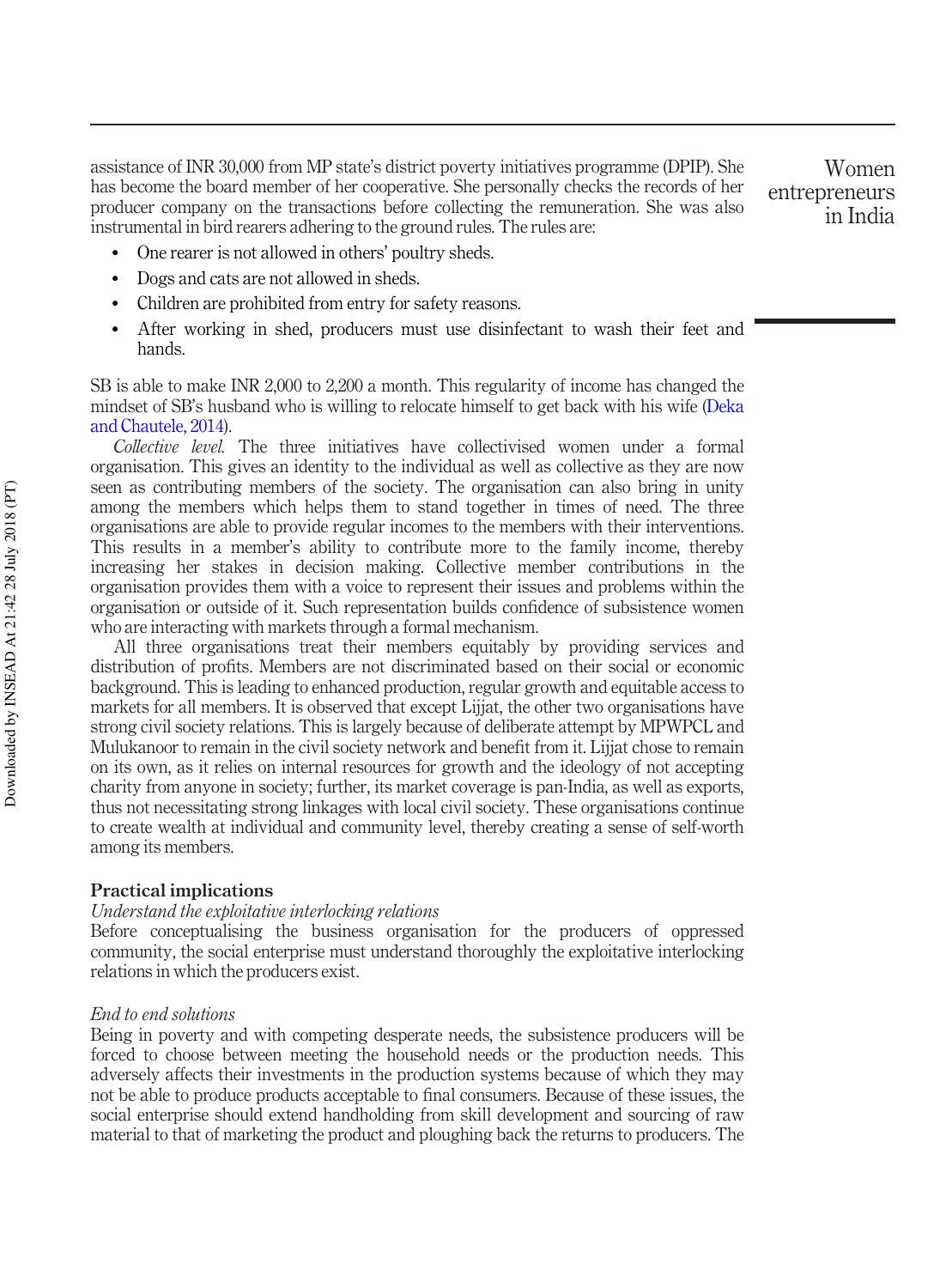social enterprise should work simultaneously on addressing production as well as transaction constraints.

#### *Skills and infrastructure*

Existing skills of women must be carefully analysed and nurtured before aligning them with the business. This will save time and effort in training them. It eases the pressure on women to visualise the changing needs of customers and moulding themselves accordingly. The three social enterprises are connecting women with a business they are familiar with. Investments in infrastructure are made with the objective of aligning skillset of women with the necessary physical facilities to run the business successfully.

#### *Technology*

Technology enabling the role of women in business needs to be encouraged, whereas technology which necessitates large scale concentrated production may be discouraged. Lijjat uses manual accounting in all its branches and production is done manually. MPWPCL encourages dispersed production because it enables women to take charge of their work rather than becoming employees of a large-scale poultry farm. Mulukanoor also encourages dispersed production, whereas it uses technology in the processing plant to ensure quality of its milk and milk products.

#### *Income and* fi*nance*

Ensuring regularity of income and loan support for production or business enhancement activities is vital to keep interest of women members in the business. Regular income helps women to gain control over the resource usage at the household level, thereby giving them a chance to influence economic decisions. Loan support would help them in maintaining and expanding production, which in turn will lead to improvement of income. Reduction of financial dependence either on family members or on money lender would enable women to take charge of their lives. The three organisations ensure regular payments to their women members apart from arranging loans to enhance their production.

#### *Decision-making*

Women should remain centre of decision-making at all levels in the organisation. This is because it will give them sense of self-worth, confidence to take risks, face their household problems especially arising from male domination and raise concerns for betterment of their subsistence context. This was found to be a source of success of these three organisations. Men are employed in the organisations where needed but are not given any decision-making roles or voting rights.

#### *Networking*

Regular interactions through meetings that provide scope for discussing business problems and challenges is essential. Such interactions mediated through organisations would enable women to think about organisational development on continuous basis. In this process, they also develop ability to put forward their views and fight for their rights. The governance structures adopted by the three organisations enable such enriching interactions among women.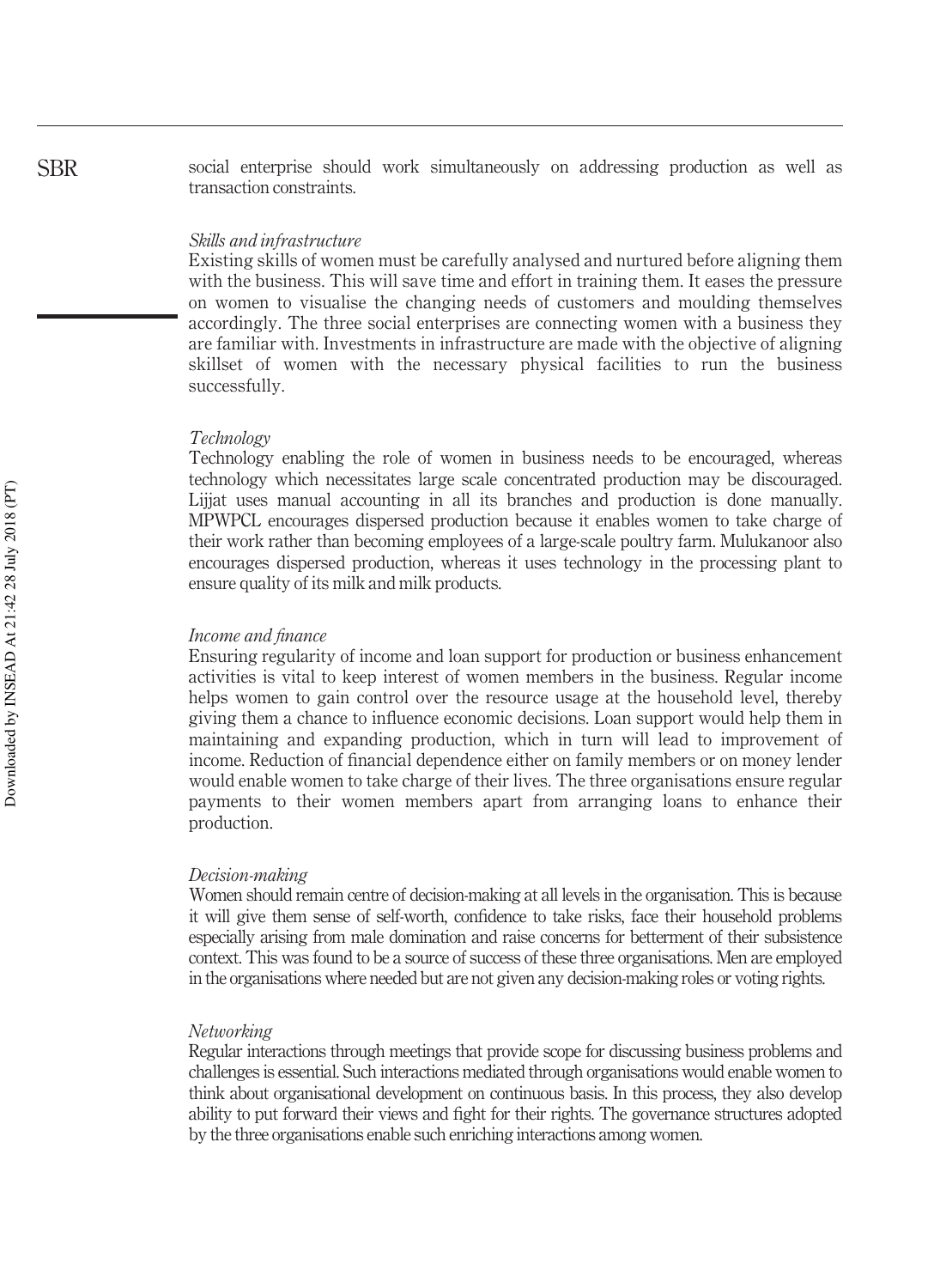#### *Market access*

Market access should be provided to women with the objective of creating stable income. This helps women in contributing or managing their household finances without becoming too dependent on money lenders or external sources of finance. All the three organisations market the products on behalf of women, thereby reducing their personal risk of engaging with and getting exploited by markets. The regularity of income from the interventions is helping the women to take care of their household, pay for their children's education and also support the husband's agriculture or other occupations.

#### *Establish a countervailing force*

The subsistence producers can benefit from getting organised and the institutional support received, only when their organisation becomes a countervailing force for the existing market mechanisms which may be exploitative. Once the producers' organisation gains significant patronage from the members, it would create an eco-system, which gives bargaining power to producers. Unless the producers in the oppressed community reach this stage, they may not be really empowered.

#### *Role of men in women*'*s organisation*

It is generally found that interventions succeed in creating a regular flow of income but fail to ensure that they are also used for the benefit of girl child and women. To begin with, the social enterprise can take the services of male producers but keep only women producers in the decision-making roles. This, along with continuous training to manage the household expenses, would give voice to women to fight for their due share in the income. This income can then be used by women for their own welfare and the welfare of the girl child. These measures create a countervailing power in the household that results in bringing balance to household expenses for everyone's welfare.

#### *Systems and processes to sustain empowerment*

If empowerment is seen as "ability to make choices", then the social enterprise must not rest once it has created regular income stream in the community. It has to strive towards establishing systems and processes using which producers will be able to continuously make the choices as per their needs (rather than accepting what is forced on them) (Figure 1). This process once set in motion will unlock the potential of the community to improve its social standing and fight for its due place in the society.

#### Conclusions

Social enterprises identify the problems existing in society that can be addressed with the creation of social and economic value. These organisations emerge as a response to government failure in supporting people from subsistence context who face social and economic challenges because of institutional voids. Social enterprises may make use of business models and marketing to help support members with their economic activities. However, the overall objective is creation of social value, which may be bigger than economic value and may be useful to members. In India, some social enterprises have been working with women to help them with their market transactions. A package of services and inputs are provided to the women members to ensure productivity enhancement and income increment as a result. These organisations make use of existing skill base of women, use technology to the extent needed, support members with loans and regular incomes,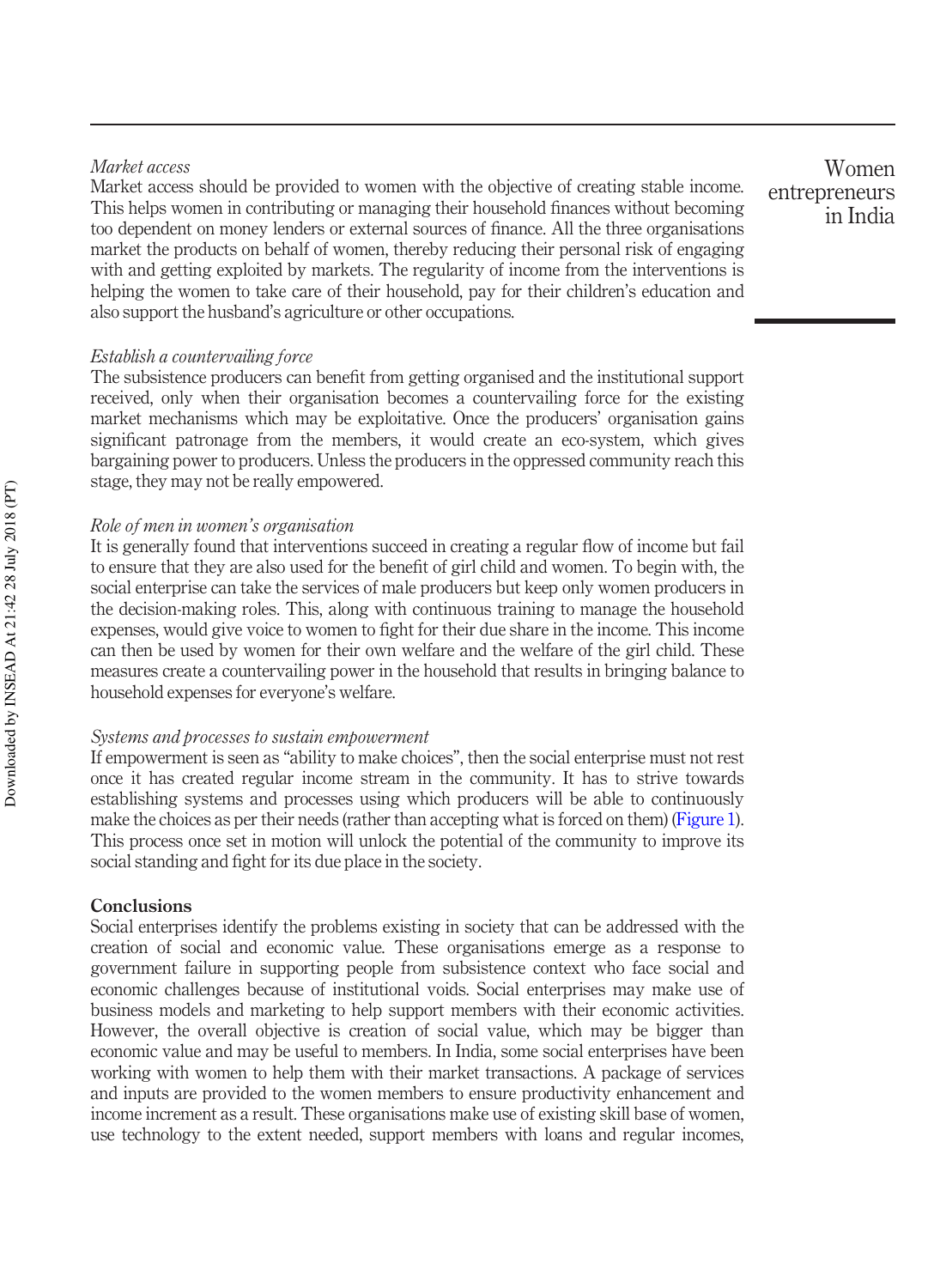provide market access, give scope to take decisions and enable networking so that women take charge of their lives.

For an intervention to leave a lasting impact, the intervening agency should try to understand the context in which oppressed communities live. Later the business should be conceptualised with end to end solutions, which are supported by significant organisations. The efforts should also be directed towards creating visibility for the artisans who remained invisible for ages. Most importantly, the mechanisms of the intervention should enable creation of a countervailing force that would help oppressed communities to exercise bargaining power with their oppressors. Also, the intervention should devise suitable roles for men involved as the gender relations need to be carefully crafted if women are to be empowered. Thus, it was found that skill enhancement, access to remunerative markets, steady income and continuous handholding would lead to confidence among women members of oppressed community, thereby creating in them the ability to choose. Most importantly, mechanisms must be established using which the women and men of the oppressed community should be able to "make choices" of their own without coercion.

This paper highlighted beneficial effects of three social enterprises which were involved in empowering women through their interventions. It contributes to the literature of social enterprises by highlighting their role in women empowerment. It also discusses and analyses the work done by the three social enterprises using a conceptual framework developed in the paper. Further, it tries to narrow the gap existing between development practitioners and the theoreticians of social entrepreneurship in terms of approach to be used for creation of social value.

#### References

- Acs, Z.J., Desai, S. and Hessels, J. (2008), "Entrepreneurship, economic development and institutions", *Small Business Economics*, Vol. 31 No. 3, pp. 219-223.
- Anokhin, S., Grichnik, D. and Hisrich, R.D. (2008), "The journey from novice to serial entrepreneurship in China and Germany: are the drivers the same?", *Managing Global Transitions*, Vol. 6 No. 2, pp. 117-142.
- Calás, M., Smircich, L. and Bourne, K. (2009), "Extending the boundaries: reframing 'entrepreneurship as social change' through feminist perspectives", *Academy of Management Review*, Vol. 34 No. 3, pp. 552-569.
- Deccan Chronicle (2015), "Women start their own revolution", Published Sep 1, 2015 and Updated Jan 10, 2016, available at: www.deccanchronicle.com/150901/nation-current-affairs/article/womenstart-their-own-revolution (accessed 25 April 2017).
- Deka, H.K. and Chautele, S. (2014), "Sukritbai Chautele's successful poultry enterprise is an inspiration to her family and neighbours", available at: http://sapplpp.org/stories/small-holder-poultry/ sukritbais-successful-poultry-enterprise-is-an-inspiration.html#.WQAoG9KGPIU (accessed 26 April 2017).
- Deka, H.K. and Kumar, A. (2012), "Making modern poultry markets work for the poor", Food and Agriculture Organisation, available at: http://teca.fao.org/read/7678 (accessed 26 April 2017).
- Dorado, S. (2006), "Social entrepreneurial ventures: different values so different process of creation, no?", *Journal of Developmental Entrepreneurship*, Vol. 11 No. 4, pp. 319-343.
- Garg, S. and Kumar, N. (2011), "Flying in a flock", Catalysing markets through collectives: experiences from the allied sector, Access Development Services, available at: http://mpwpcl.org/images/ compendium2011.pdf (accessed 2 May 2017).
- Holcombe, R.G. (1998), "Entrepreneurship and economic growth", *The Quarterly Journal of Austrian Economics*, Vol. 1 No. 2, pp. 45-62.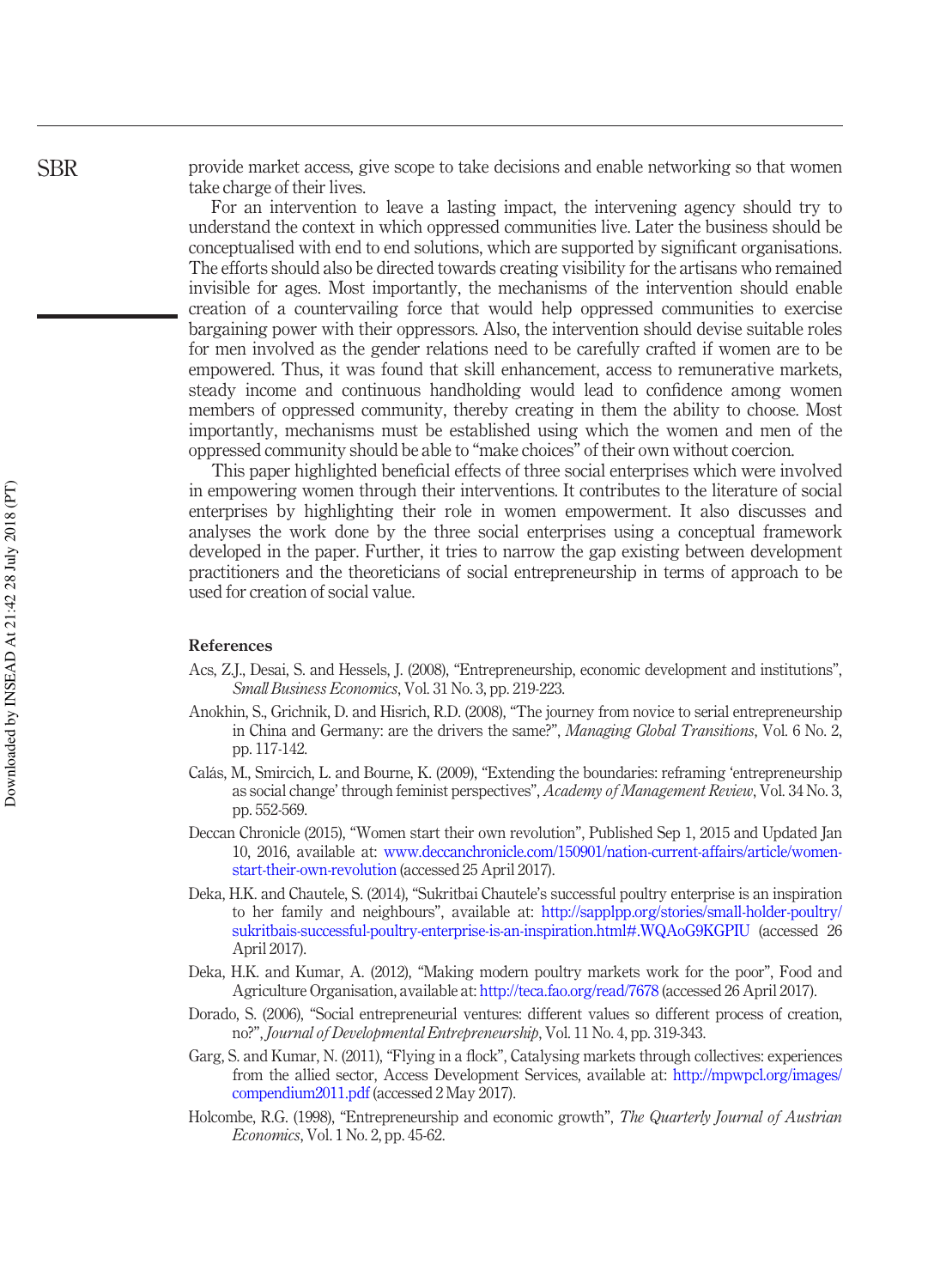| Kabeer, N. (1999), "Resources, agency, achievements: reflections on the measurement of women's<br>empowerment", <i>Development and Change</i> , Vol. 30 No. 3, pp. 435-464.                                                         | Women<br>entrepreneurs |
|-------------------------------------------------------------------------------------------------------------------------------------------------------------------------------------------------------------------------------------|------------------------|
| Kabeer, N. (2000), The Power to Choose: Bangladeshi Women and Labour Market Decisions in London<br>and Dhaka, Verso, London.                                                                                                        | in India               |
| Lijjat (2017a), "Brief information", available at: www.lijjat.com/Organisation/BriefInformation.aspx<br>(accessed 25 April 2017).                                                                                                   |                        |
| Lijjat (2017b), "Core values", available at: www.lijjat.com/Organisation/CoreValue.aspx (accessed 25<br>April 2017).                                                                                                                |                        |
| Lijjat (2017c), "About us", available at: www.lijjat.com/Organisation/AboutUs.aspx (accessed 25 April<br>2017).                                                                                                                     |                        |
| London, T., Anupindi, R. and Sheth, S. (2010), "Creating mutual value: lessons from ventures<br>serving base of the pyramid producers", <i>Journal of Business Research</i> , Vol. 63 No. 6,<br>pp. 582-594.                        |                        |
| Mair, J. and Marti, I. (2006), "Entrepreneurship in and around institutional voids: a case study from<br>Bangladesh", <i>Journal of Business Venturing</i> , Vol. 24 No. 5, pp. 419-435.                                            |                        |
| Mair, J. and Schoen, O. (2007), "Successful social entrepreneurial business models in the context of<br>developing economies: an explorative study", <i>International Journal of Emerging Markets</i> , Vol. 2<br>No. 1, pp. 54-68. |                        |
| Martin, R. and Osberg, S. (2007), "Social entrepreneurship: the case for a definition", Stanford Social<br>Innovation Review, Vol. 10, pp. 28-39.                                                                                   |                        |
| Mosedale, S. (2005), "Assessing women's empowerment: towards a conceptual framework", Journal of<br>International Development, Vol. 17 No. 2, pp. 243-257.                                                                          |                        |
| MPWPCL (2017) "Sukhtava Chicken", http://mpwpcl.org/sukhtawachiken.htm (accessed 25 April 2017).                                                                                                                                    |                        |
| Mulukanoor Women's Cooperative Dairy (2017a), "Services", available at: www.mulukanoordairy.com/<br>services.htm (accessed 25 April 2017).                                                                                          |                        |
| Mulukanoor Women's Cooperative Dairy (2017b), "About us: success features", available at: www.<br>mulukanoordairy.com/aboutus.htm (accessed 25 April 2017).                                                                         |                        |
| Mulukanoor Women's Cooperative Dairy (2017c), "Sales", available at: www.mulukanoordairy.com/<br>sales.htm (accessed 25 April 2017).                                                                                                |                        |
| Mulukanoor Women's Cooperative Dairy (2017d), "About us: core philosophy", available at: www.<br>mulukanoordairy.com/aboutus.htm (accessed 25 April 2017).                                                                          |                        |
|                                                                                                                                                                                                                                     |                        |

- Mulukanoor Women's Cooperative Dairy (2017e), "Leadership", available at: www.mulukanoordairy. com/leadership.htm (accessed 25 April 2017).
- Mulukanoor Women's Cooperative Dairy (2017f), "Directors", available at: www.mulukanoordairy. com/directors.htm (accessed 25 April 2017).
- Mulukanoor Women's Cooperative Dairy (2017g), "Achievements", available at: www. mulukanoordairy.com/achievementrs.htm (accessed 25 April 2017).
- Myonlineca (2015) "Incredible story of Indian brand Lijjat Papad", www.myonlineca.in/startup-blog/ incredible-story-of-indian-brand-lijjat-papad (accessed 26 April 2017).
- Pollard, R. (2006), "Women entrepreneurs: how important are their perceptions?", *Academy of Entrepreneurship Journal*, Vol. 12 No. 1, pp. 1-18.
- Sahavikasa (2017a) "Women's dairy cooperative", available at: www.cdf-sahavikasa.net/index.php/ cooperatives/women-s-dairy-cooperatives/ (accessed 25 April 2017).
- Sahavikasa (2017b), "Success stories", available at: www.cdf-sahavikasa.net/index.php/cooperatives/ sucess-stories/ (accessed 25 April 2017).
- Santos, F. (2009), "A positive theory of social entrepreneurship", Working Paper, Fontainebleau, France: INSEAD Working Paper Series.